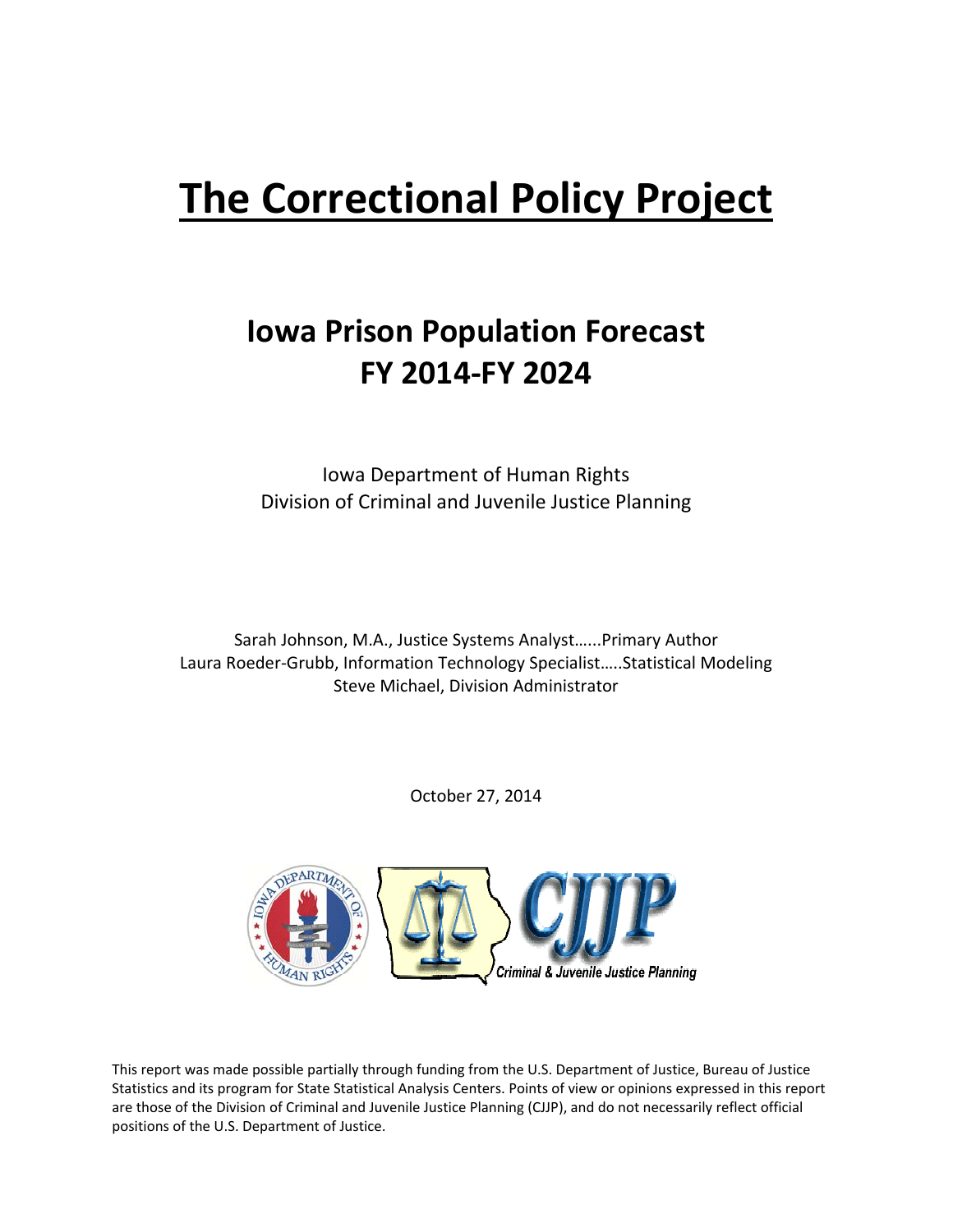## **TABLE OF CONTENTS**

| Figure 1: Projected Prison Populations and Official Capacities: Mid-Year 2015 5         |  |
|-----------------------------------------------------------------------------------------|--|
|                                                                                         |  |
|                                                                                         |  |
|                                                                                         |  |
|                                                                                         |  |
|                                                                                         |  |
|                                                                                         |  |
|                                                                                         |  |
|                                                                                         |  |
|                                                                                         |  |
|                                                                                         |  |
|                                                                                         |  |
|                                                                                         |  |
|                                                                                         |  |
|                                                                                         |  |
|                                                                                         |  |
|                                                                                         |  |
|                                                                                         |  |
|                                                                                         |  |
|                                                                                         |  |
|                                                                                         |  |
|                                                                                         |  |
|                                                                                         |  |
|                                                                                         |  |
|                                                                                         |  |
|                                                                                         |  |
|                                                                                         |  |
|                                                                                         |  |
|                                                                                         |  |
| 4.) Changes in Parole Eligibility for Class B and C felons due to Mandatory Minimums 13 |  |
|                                                                                         |  |
| 5.) Increases of Sex Offenders Incarcerated Including Special Sentence Revocations  14  |  |
|                                                                                         |  |
|                                                                                         |  |
|                                                                                         |  |
|                                                                                         |  |
|                                                                                         |  |
|                                                                                         |  |
|                                                                                         |  |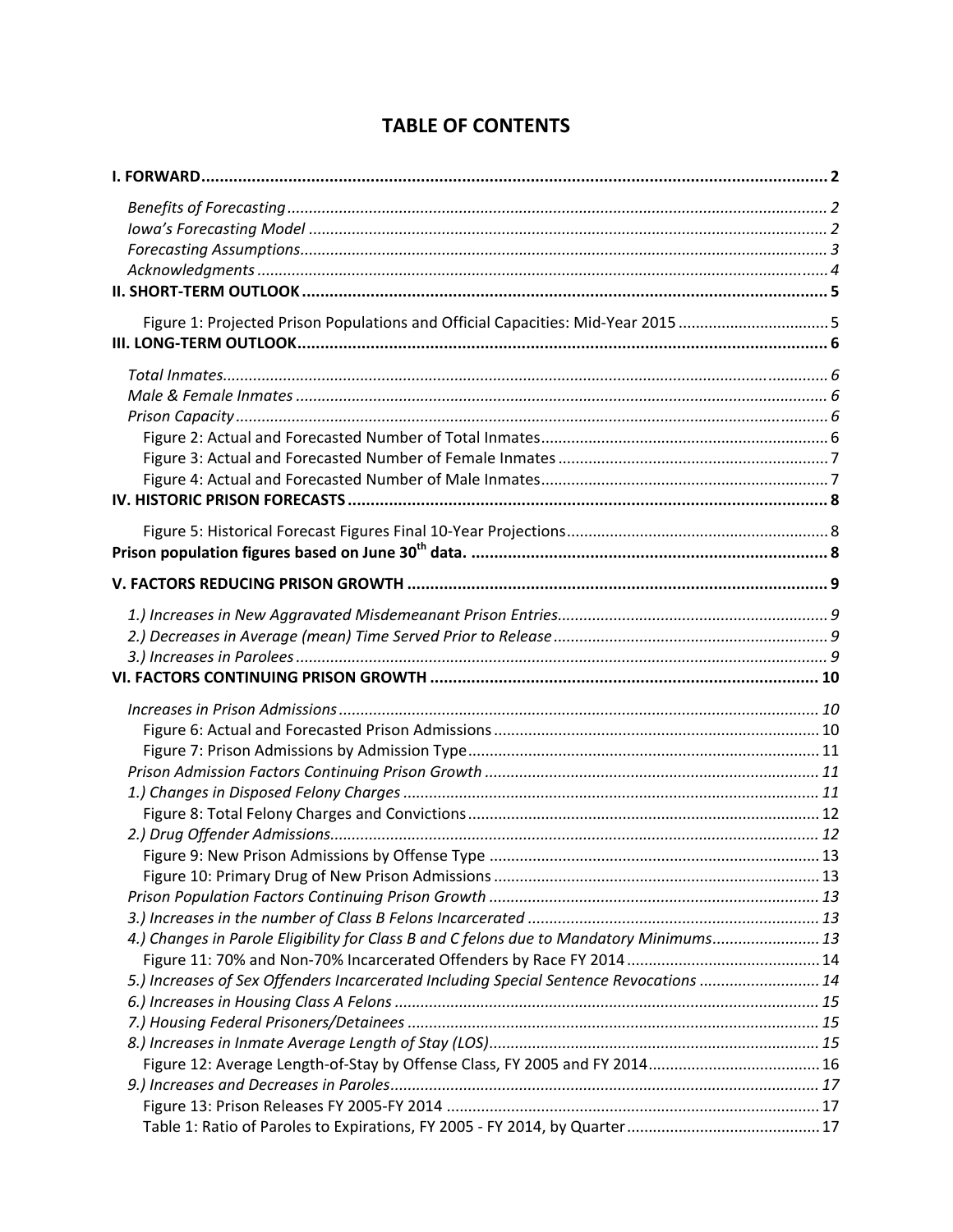| Figure 14: End-of-Year Parole and Probation Populations (Field Supervision)  18                                                                                                                         |  |
|---------------------------------------------------------------------------------------------------------------------------------------------------------------------------------------------------------|--|
|                                                                                                                                                                                                         |  |
|                                                                                                                                                                                                         |  |
|                                                                                                                                                                                                         |  |
|                                                                                                                                                                                                         |  |
|                                                                                                                                                                                                         |  |
|                                                                                                                                                                                                         |  |
|                                                                                                                                                                                                         |  |
|                                                                                                                                                                                                         |  |
|                                                                                                                                                                                                         |  |
|                                                                                                                                                                                                         |  |
| Table 10: Inmate Mean Length Of Stay for Offenders Exiting Prison (In Months), by Fiscal Year  29<br>Table 11. Inmate Mean Length Of Stay for Offenders Exiting Prison (In Months), by Fiscal Year Cont |  |
|                                                                                                                                                                                                         |  |
|                                                                                                                                                                                                         |  |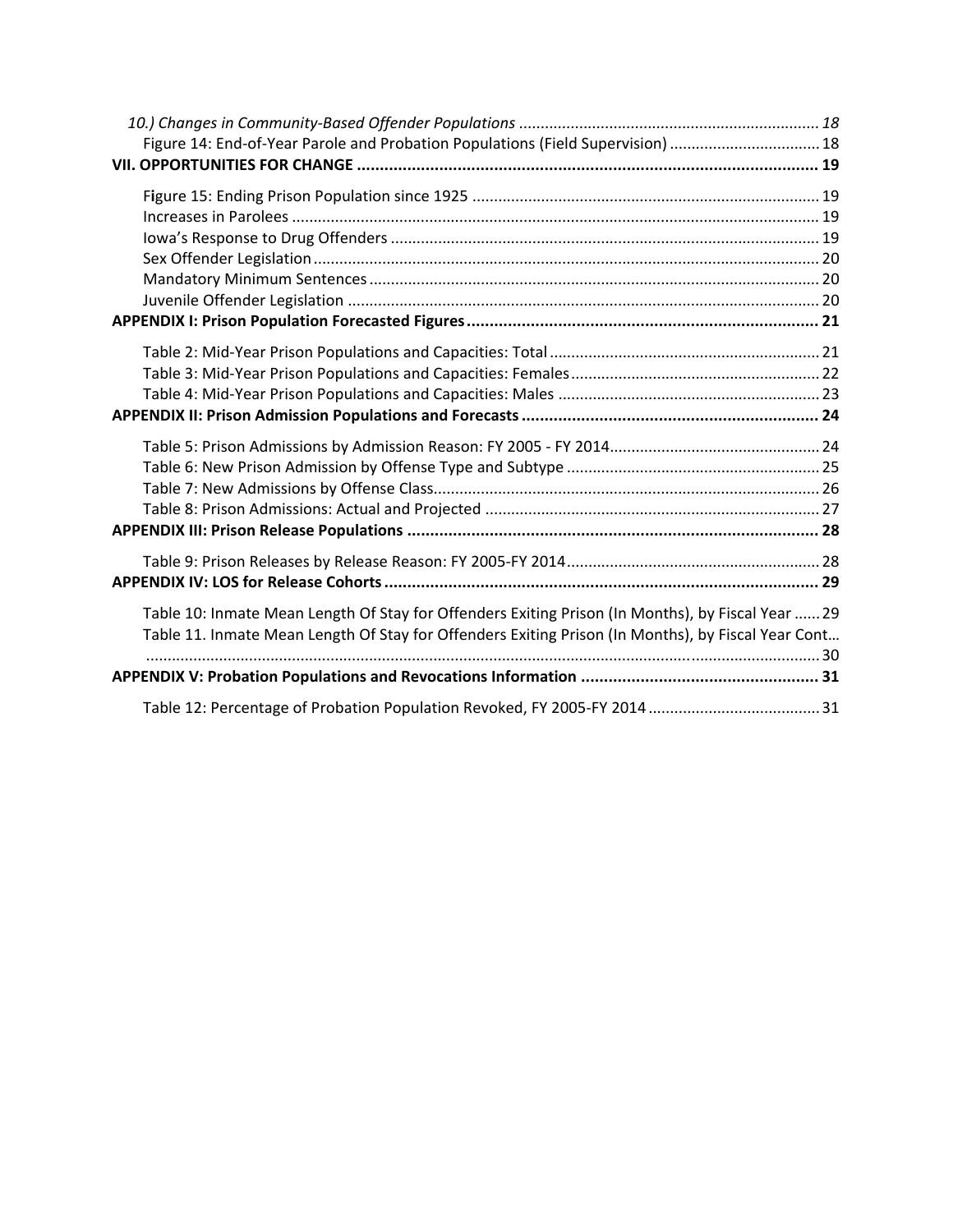Completion of this report fulfills the Division of Criminal and Juvenile Justice's legislative obligations outlined in Iowa Code §216A.137. This section of the Iowa Code instructs CJJP to "maintain an Iowa correctional policy project for the purpose of conducting analyses of major correctional issues affecting the criminal and juvenile justice". $1$ 

 $\overline{a}$ 

<sup>&</sup>lt;sup>1</sup>https://www.legis.iowa.gov/docs/code/216A.pdf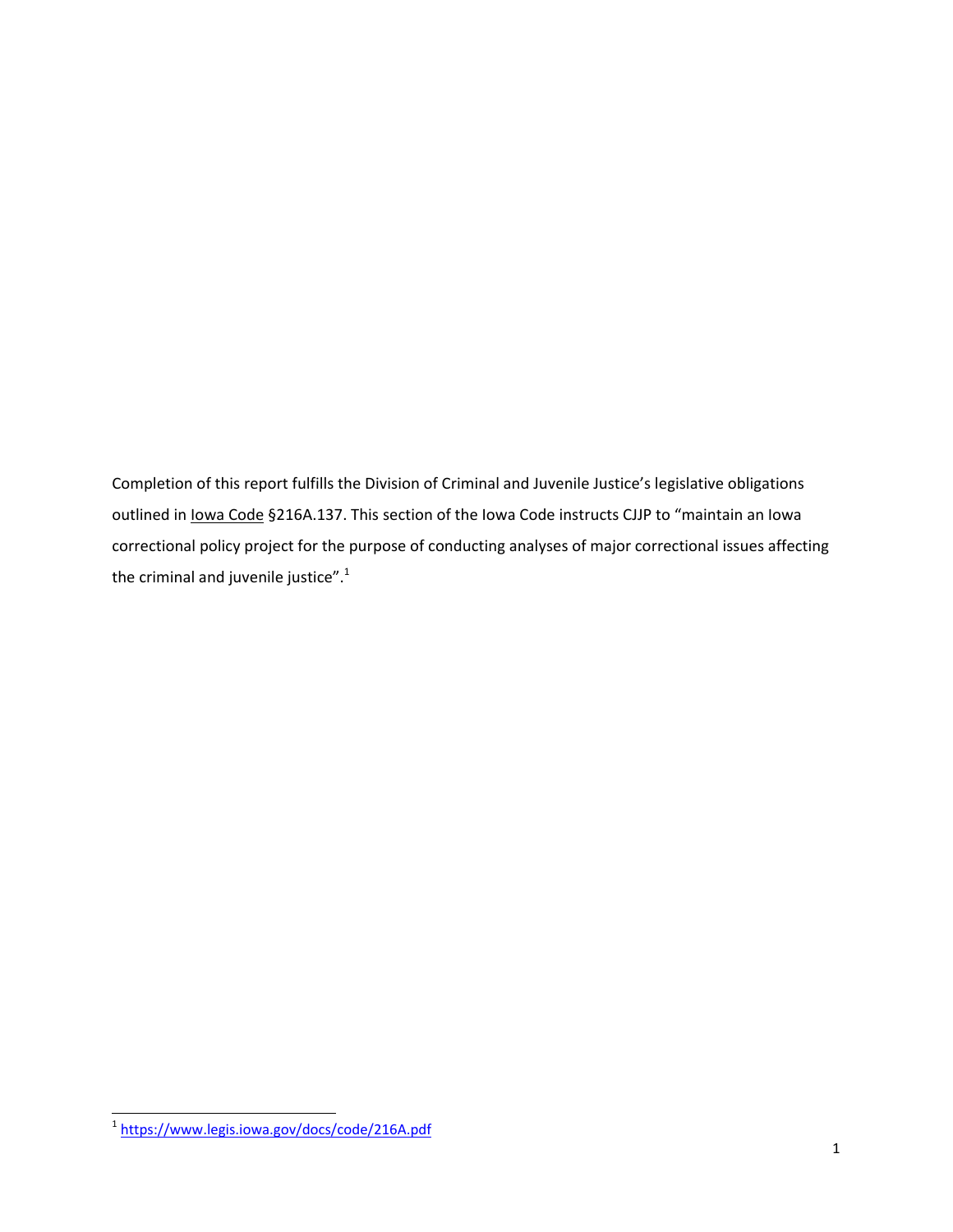## **I. FORWARD**

This is the twenty-third Prison Population Forecast prepared by the Department of Human Rights, Division of Criminal and Juvenile Justice Planning (CJJP). This report has been developed to assist the Executive and Legislative Branches of government in annually assessing the impact of current criminal justice policy on Iowa's prison population. This report is not an attempt to *predict* the future of Iowa's prison population. Instead, it is meant to provide an indication of the direction Iowa can anticipate its prison population will move under current policies and procedures. As these are modified, the State can anticipate different results in future forecasts.

The present report utilizes data obtained from the Iowa's Justice Data Warehouse (JDW). "The Justice Data Warehouse (JDW) is a central repository of key criminal and juvenile justice information from the Iowa Court Information System (ICIS) and information from the Iowa Correctional Offender Network (ICON) system. The JDW is located on a platform with the Information Technology Department as one part of the Enterprise Data Warehouse. The JDW is managed by the Division of Criminal and Juvenile Justice Planning (CJJP), Iowa Department of Human Rights. The overall mission of the JDW is to provide the judicial, legislative and executive branches of State Government and other entities, with improved statistical and decision support information pertaining to justice system activities."  $2^2$ 

#### Benefits of Forecasting

- To make a determination of the number of inmates who may be incarcerated at some point in the future, if current justice system trends, policies and practices continue.
- To simulate alternative corrections futures based on specific changes in laws, policies and/or practices. For example, data from the forecast are used extensively in estimating changes resulting from proposed legislation.

#### Iowa's Forecasting Model

The statewide prison population forecast and policy simulation model used by the Division of Criminal and Juvenile Justice Planning (CJJP) is a matrix that distributes Iowa's prison population over the projection period by quarter. There are three basic components of the model:

 *Projected prison admissions.* This is accomplished through analysis of historical prison admissions data, obtained from the Adult Corrections Information System (ACIS), the Iowa Corrections Offender Network (ICON), and felony charges and convictions disposed from the Iowa Justice Data Warehouse (which includes statewide court information). Projected admissions are made for various offense classes and types of offenses (e.g., Class C 70% offenders, Class C violent [non‐sex] offenders, Class C sex offenders, and Class C non‐violent offenders) in two separate categories described below. Sex offenders as separate categories have been broken out since FY 2006, in part because sex offenders tend to serve higher percentages of their sentences than other offenders. Projections are accomplished through linear modeling, with adjustments based on knowledge of recent law changes that may not yet be reflected in observed trends.

 $\overline{a}$ <sup>2</sup> http://www.humanrights.iowa.gov/cjjp/jdw/index.html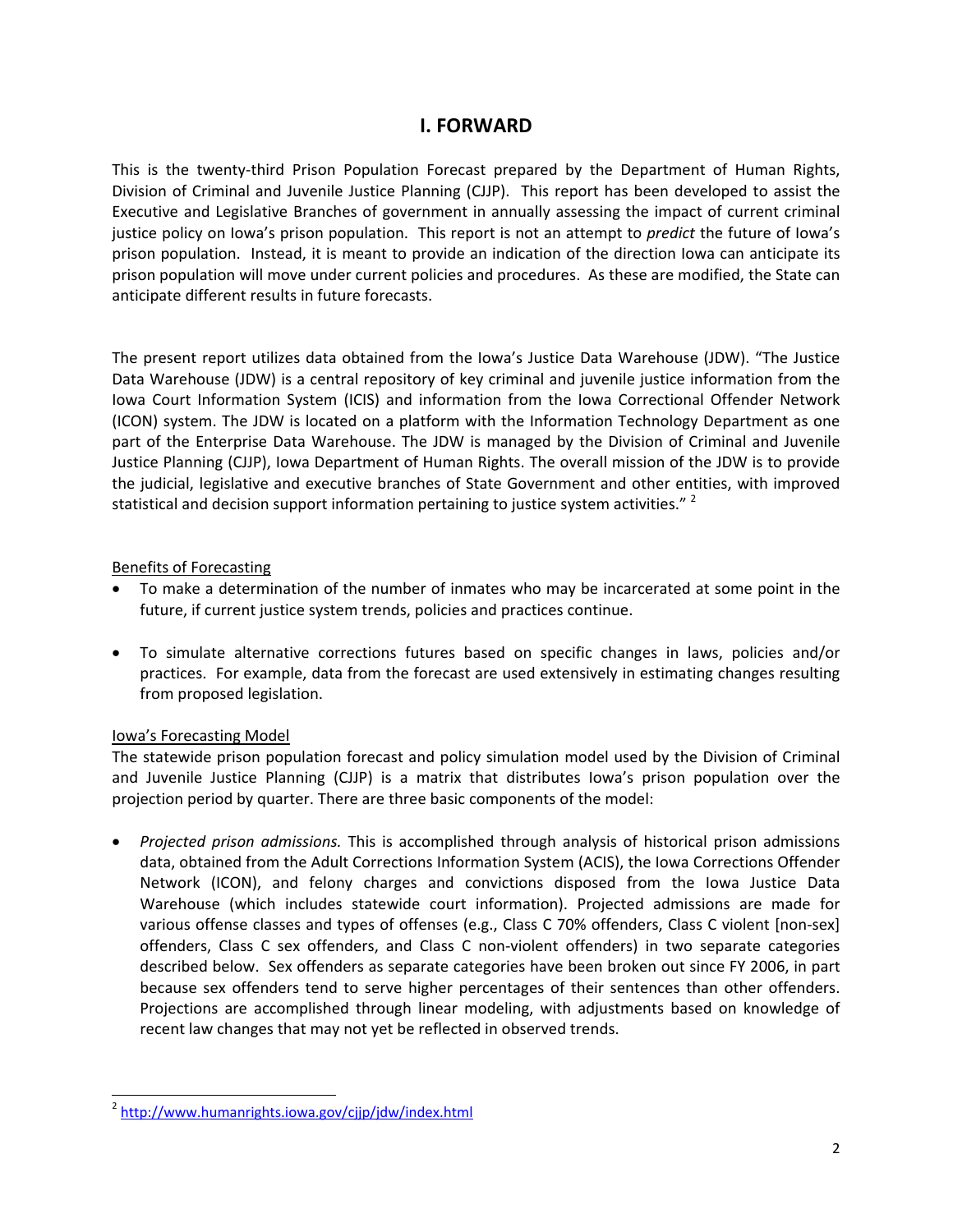- *Projected average length of stay.* This is accomplished through annual data collection conducted by CJJP utilizing Justice Data Warehouse (JDW) information. Projected average lengths of stay are made for various offense classes and types of offenses in two separate categories described below.
- *Projected releases of offenders who are incarcerated at the onset of the projection period ("decay").* This is accomplished through analysis of the prison population at the beginning of the projection period combined with historical data on numbers of inmates released. This year's forecast uses a technique begun in 2007, using three different calculations based upon the inmate group:
	- The average length of time inmates have been released prior to their discharge dates;
	- The average length of time inmates with mandatory terms have served;
	- The average length of time served prior to release.

Prison admissions and average length of stay data are analyzed within two broad categories based on the type of prison admission:

- *New Admissions* are new court-ordered commitments and probation revocations. Length of stay for this category is defined as time served in prison prior to first release (which may be parole, work release, expiration of sentence, etc.).
- *Readmissions* include all offenders who had one or more prior unsuccessful conditional releases on their current commitments, including those revoked from OWI facility placement. Length‐of‐stay for this category is defined as the time served in prison from the last admission (or readmission) to release (which may be parole, work release, expiration of sentence, etc.). Please note that, while this category is labeled "readmissions," it includes some offenders who were not previously incarcerated; examples include OWI offenders who were directly placed in community‐based OWI treatment facilities but were later revoked.

Admissions are further categorized by whether or not the crime was a sex offense or another crime against persons. Crimes against persons are those offenses involving death, injury, attempted injury, abuse, threats, coercion, intimidation, or duress. Examples of crimes against persons include all forms of homicide, assault, robbery, terrorism, child endangerment, first degree burglary, and first degree arson. Examples of crimes not against persons include burglary and arson offenses other than first degree, drug offenses, forgery, theft, and weapons possession (as opposed to use).

Regarding length of stay figures as contained in this report:

 *"Drunken Driving Initial Stay"* describes drunken drivers sentenced to prison who are awaiting placement at community‐based treatment facilities.

#### Forecasting Assumptions

- It is assumed that certain historical phenomena such as trends in population growth, prison admissions rates, and length of stay of prisoners will continue in the same direction or will change in explicitly stated ways (see below). It is further assumed that the data provided as measurements of these phenomena accurately reflect actual conditions.
- It is assumed that no catastrophic social or economic disruptions such as war or major depressions will occur during the projection period.
- It is assumed there will be no major legislative changes in the state criminal code or criminal procedures during the projection period.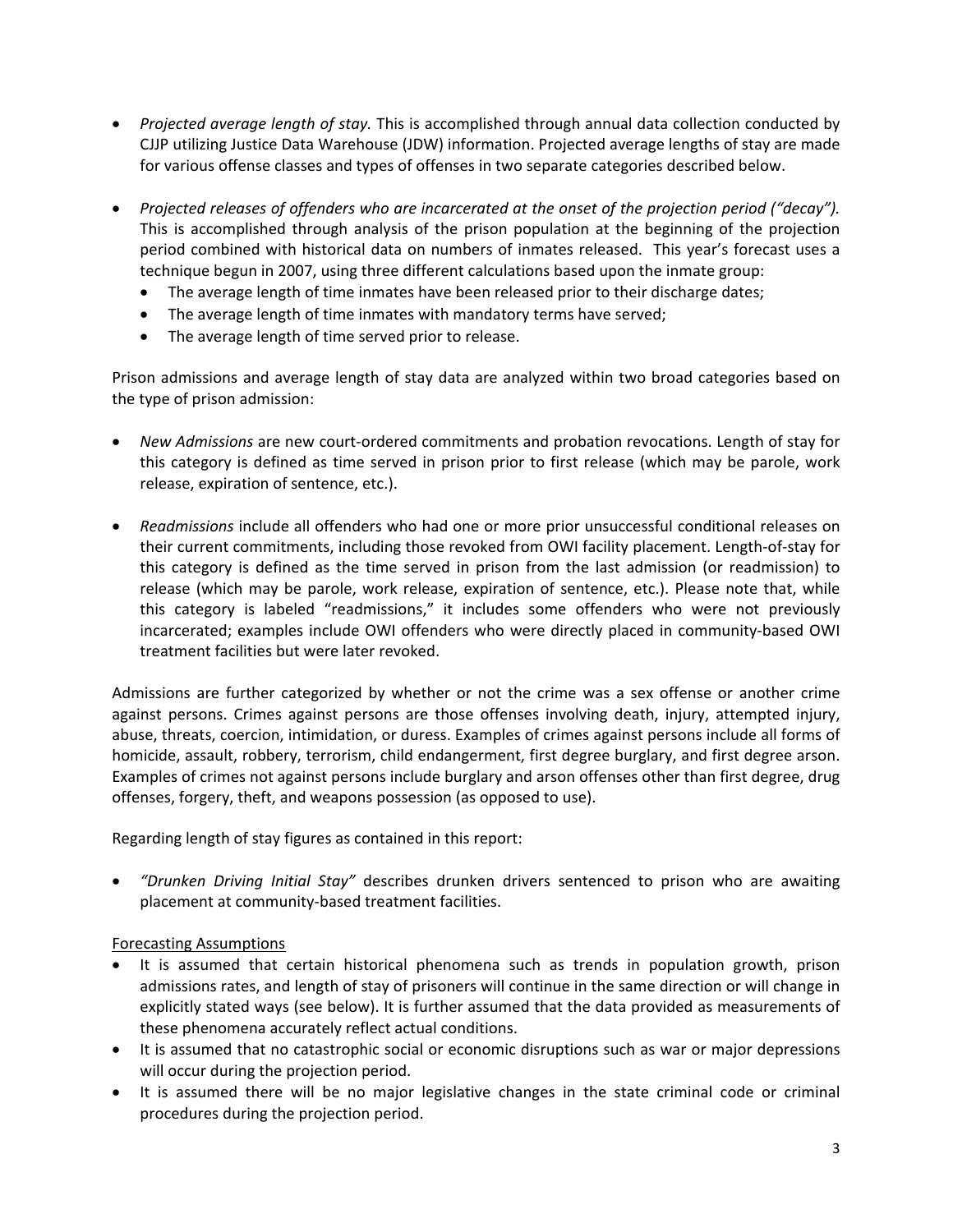- It is assumed there will be no major changes in judicial sentencing, parole board release policies, or probation/parole revocation policies and practices during the projection period.
- It is assumed that inmates serving 70% mandatory terms will be released midway between the expiration of their mandatory term and the 85% expiration of sentence.
- It is assumed that sex offenders (including Special Sentence revocations) will be released upon expiration of their sentences rather than being paroled or otherwise released.
- It is assumed that Special Sentence revocations will be equally divided between first and subsequent revocations (2‐year aggravated misdemeanor vs. 5‐year Class D Felony).

#### Acknowledgments

The staff of Division of Criminal and Juvenile Justice Planning would like to thank the following agencies and individuals for contributing to this year's forecast report (CJJP remains solely responsible for the report's contents). For providing information on current and planned prison population capacities: John Baldwin, Director, Iowa Department of Corrections, and Lettie Prell, Research Director, Iowa Department of Corrections. For developing the original methodologies of our prison population forecasting and policy simulation tool: Mary Mande, former director of the Colorado Statistical Analysis Center and corrections research consultant.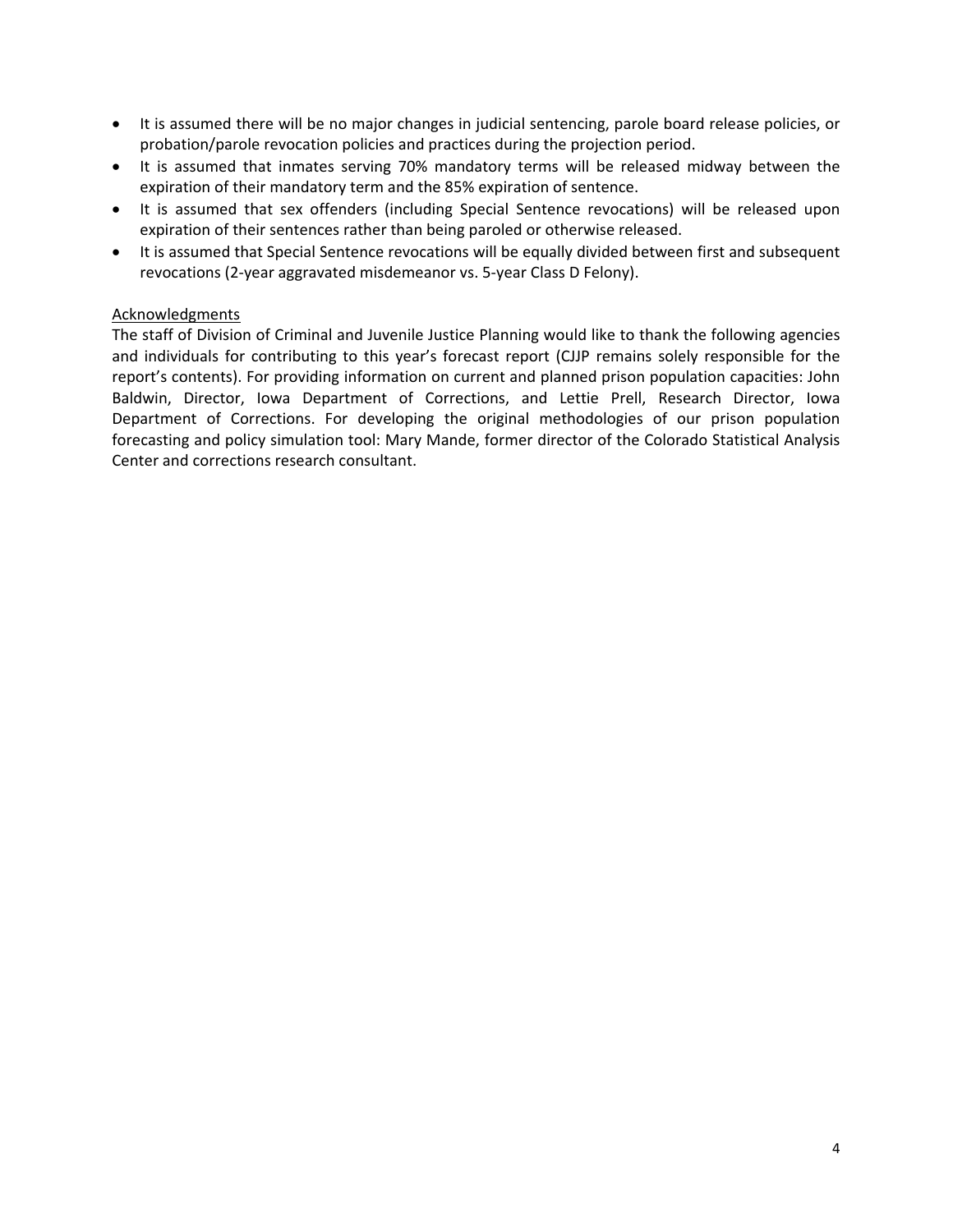## **II. SHORT‐TERM OUTLOOK**

To some extent, forecasting the short‐term population this year is more difficult than is the long‐term forecast, as changes in parole practice since the end of FY 2012 have contributed to a noteworthy drop in Iowa's prison population. After reaching a low of 8,265 inmates on February 10, 2010, the population reached an all-time high of 9,009 in April, 2011. Since reaching this peak, the population has dropped back to its lowest level since FY 2001 despite increases in prison admissions.

Iowa's prison population is expected to remain stable through the end of FY 2015, with a population of around 8,379 on June 30, 2015. By June 30, 2015, Iowa's prison population is expected to exceed official capacity by about 1,057 inmates, or by about 12 percent, if current offender behaviors and justice system trends, policies, and practices continue (Appendix I, Table 2). Women's facilities are expected to be at 78 percent of capacity given the addition of beds at Mitchellville, while men's facilities are expected to hold about 1,199 more inmates than the official capacity (Appendix I, Tables 3 and 4).



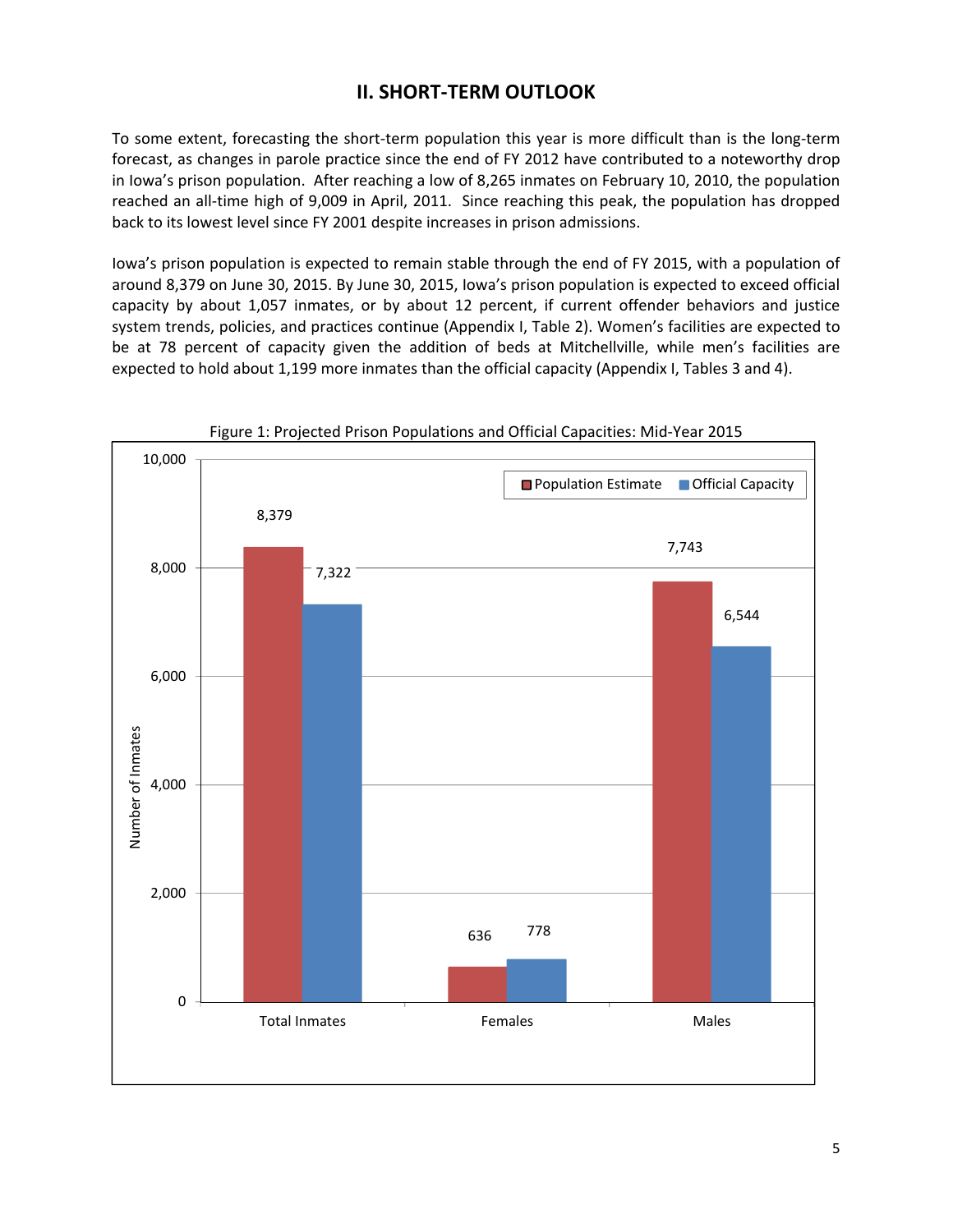## **III. LONG‐TERM OUTLOOK**

#### Total Inmates

If current offender behaviors and justice system trends, policies, and practices continue, Iowa's prison population may be expected to increase from 8,119 inmates on June 30, 2014 to about 11,317 inmates on June 30, 2024, or by about 39 percent over the ten-year period (Appendix I, Table 2).<sup>3</sup>

#### Male & Female Inmates

The current forecast suggests that the female population will rise over the next ten years, reaching 860 inmates in mid-2024 (Appendix I, Table 3). Because the female population is smaller than the male population, it is to be expected that the year‐to‐year forecast numbers will vary as admissions rise or fall from year‐to‐year (as swings are more likely with smaller numbers). The population of male inmates is expected to increase to 10,457 inmates during this same period (Appendix I, Table 4).

#### Prison Capacity

-

When compared with official Department of Corrections prison population capacities, and taking into consideration currently‐planned increases in prison capacity, the female inmate population is projected to exceed capacity by 10 percent in 2024, while the male inmate population is projected to exceed capacity by about 37 percent, by mid‐year 2024 (Appendix I, Tables 3 and 4).





<sup>&</sup>lt;sup>3</sup> This year's forecast reflects forecasted figures observed in FY 2011 projections. Historic prison forecasts can be found in Appendix VI, Figure 15.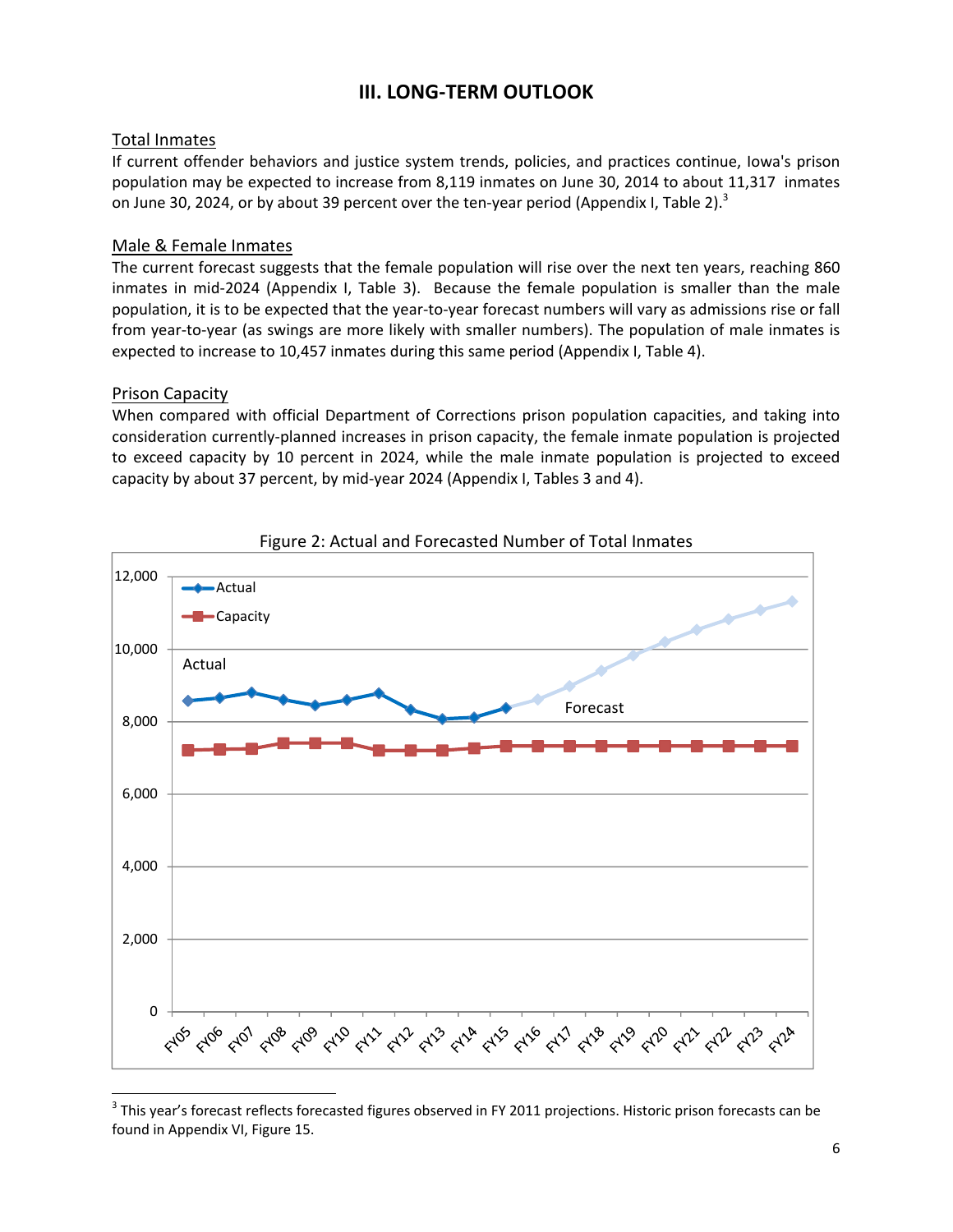

Figure 3: Actual and Forecasted Number of Female Inmates



Figure 4: Actual and Forecasted Number of Male Inmates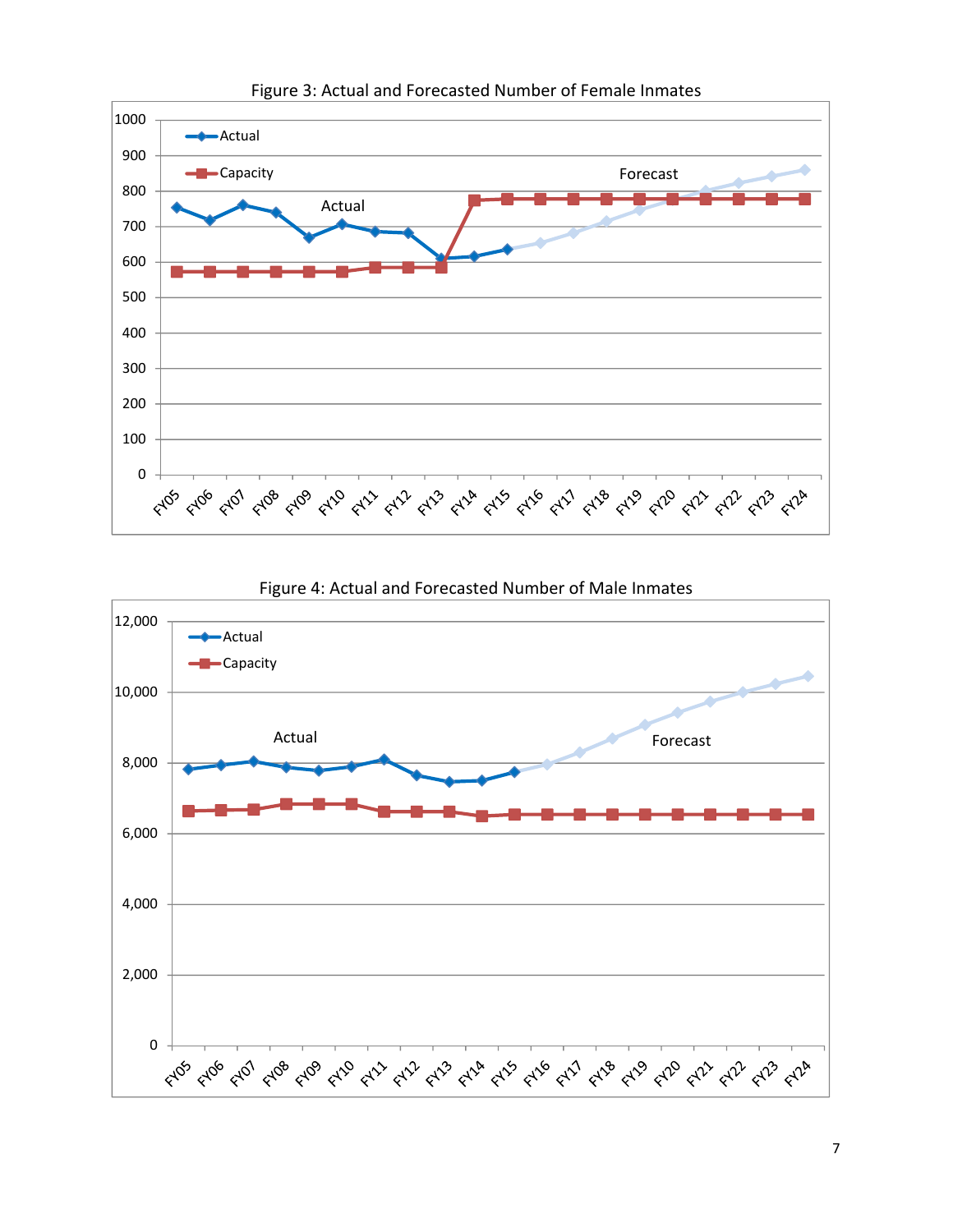## **IV. HISTORIC PRISON FORECASTS**

This year's prison forecast predicts prison populations to be at approximately 11,317 in ten years. Past forecasts have projected similar figures. For instance, in FY 2011 CJJP predicted the prison population to be at 11,330 within ten years.<sup>4</sup> However, this year's forecast is higher than what was predicted in FY 2013<sup>5</sup>. There were several factors responsible for driving the forecasted figures observed in FY 2014.

Between FY 2013 and FY 2014 there was an increase of prison admissions (Appendix II, Table 5) accompanied by the highest probation populations and revocation rates observed in the last decade during FY 2014 ( Appendix III, Table 9). Comparing FY 2014 and FY 2013 we also observed increases in length-of-stay (LOS) for many offense categories, particularly for sex crimes (Appendix IV, Table 10). Also, in FY 2014 release figures declined from FY 2013.



Prison population figures based on June 30<sup>th</sup> data.

 $\overline{a}$ 

<sup>&</sup>lt;sup>4</sup> http://www.humanrights.iowa.gov/cjjp/images/pdf/Forecast2011.pdf<br><sup>5</sup> http://www.humanrights.iowa.gov/cjjp/images/pdf/Forecast2013.pdf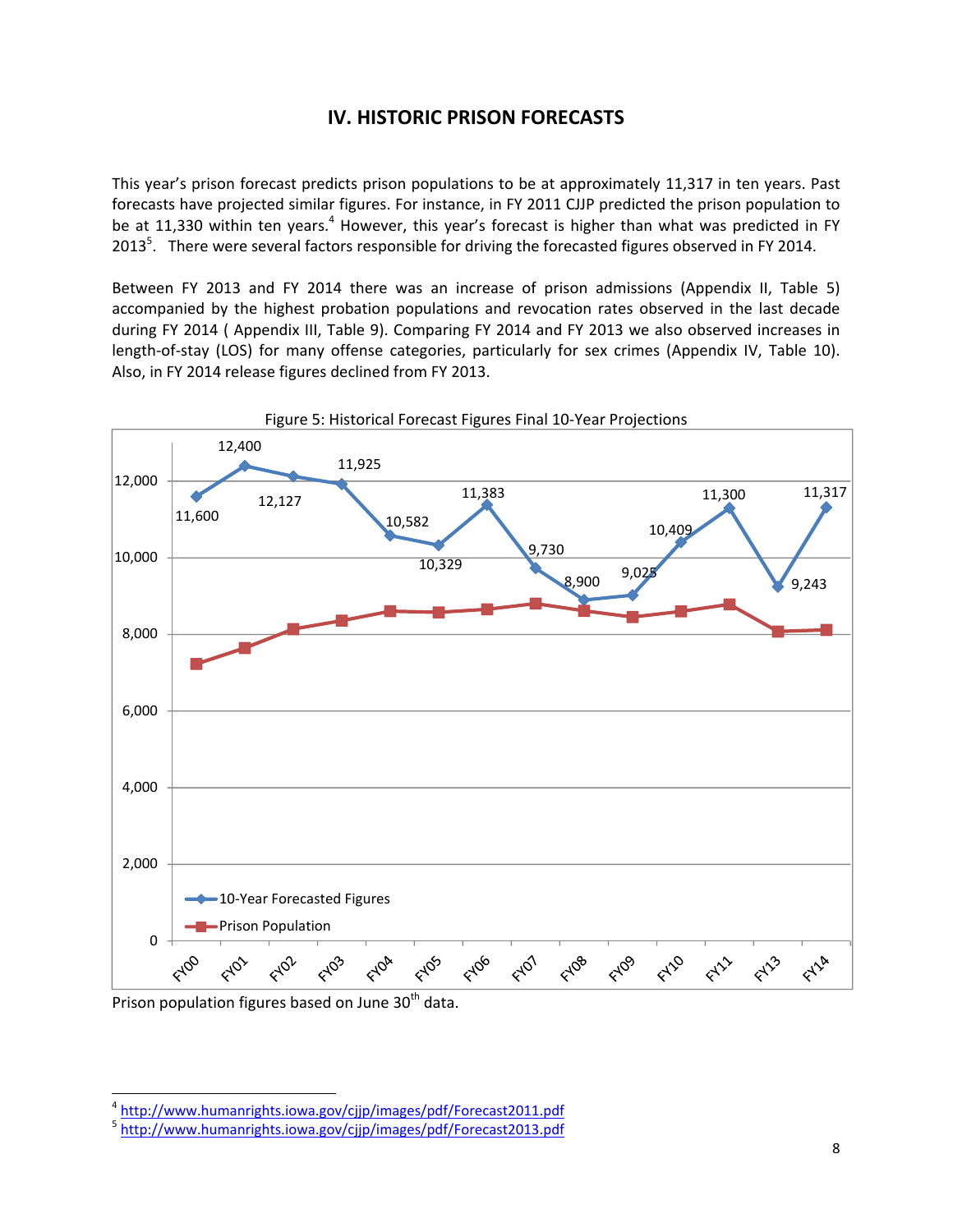## **V. FACTORS REDUCING PRISON GROWTH**

#### 1.) Increases in New Aggravated Misdemeanant Prison Entries

In FY 2005, 17.2% of new admissions to Iowa's prisons were offenders whose most serious commitment offenses were aggravated misdemeanors, crimes which expire after less than one year of incarceration (barring consecutive sentences). Over the last four fiscal years this percentage has risen to over 20%, and in FY 2014 22.3% of the new admissions were aggravated misdemeanants. These short-term inmates tend to cycle quickly, not accumulating in the prison population.

#### 2.) Decreases in Average (mean) Time Served Prior to Release

Average time served for first‐release inmates dropped from 21.5 months in FY 2013 to 19.5 months in FY 2014. This decrease was seen in nearly all felony groups except sex offenders, who continue to be released upon expiration of sentence at high rates. The drop in (LOS) has contributed to reducing the prison population. During FY 2013 (8,078) and FY 2014 (8,119), we observed particularly low prison populations, the lowest rates observed this decade. Average time served for those released after a previous release failure also dropped in FY 2014, from 11.7 months in FY 2013 to 9.9 months in FY 2014. The length-of-stay for readmissions in FY 2014 returned to levels last observed during FY 2007 and earlier (Appendix IV, Table 10).

#### 3.) Increases in Parolees

In 2010, 1,379 offenders were paroled, the lowest number of parolees we have seen in the last decade. Since FY 2010, parolees increased by 67% through FY 2014. Rather than being a dramatic change in parole practices, however, the last three years have represented a return to parole practice of FY 2006 and before, when parole releases approximately doubled the number of releases due to expiration of sentence. In FY 2005 and FY 2006, for example, there were more than two parole releases for every expiration‐of‐sentence (e.g., in FY 2005 there were 2,305 parole releases and 1,035 expirations). In FY 2014 paroles again doubled the number of expirations, with 2,312 paroles vs. 1,047 expirations (Appendix III, Table 9).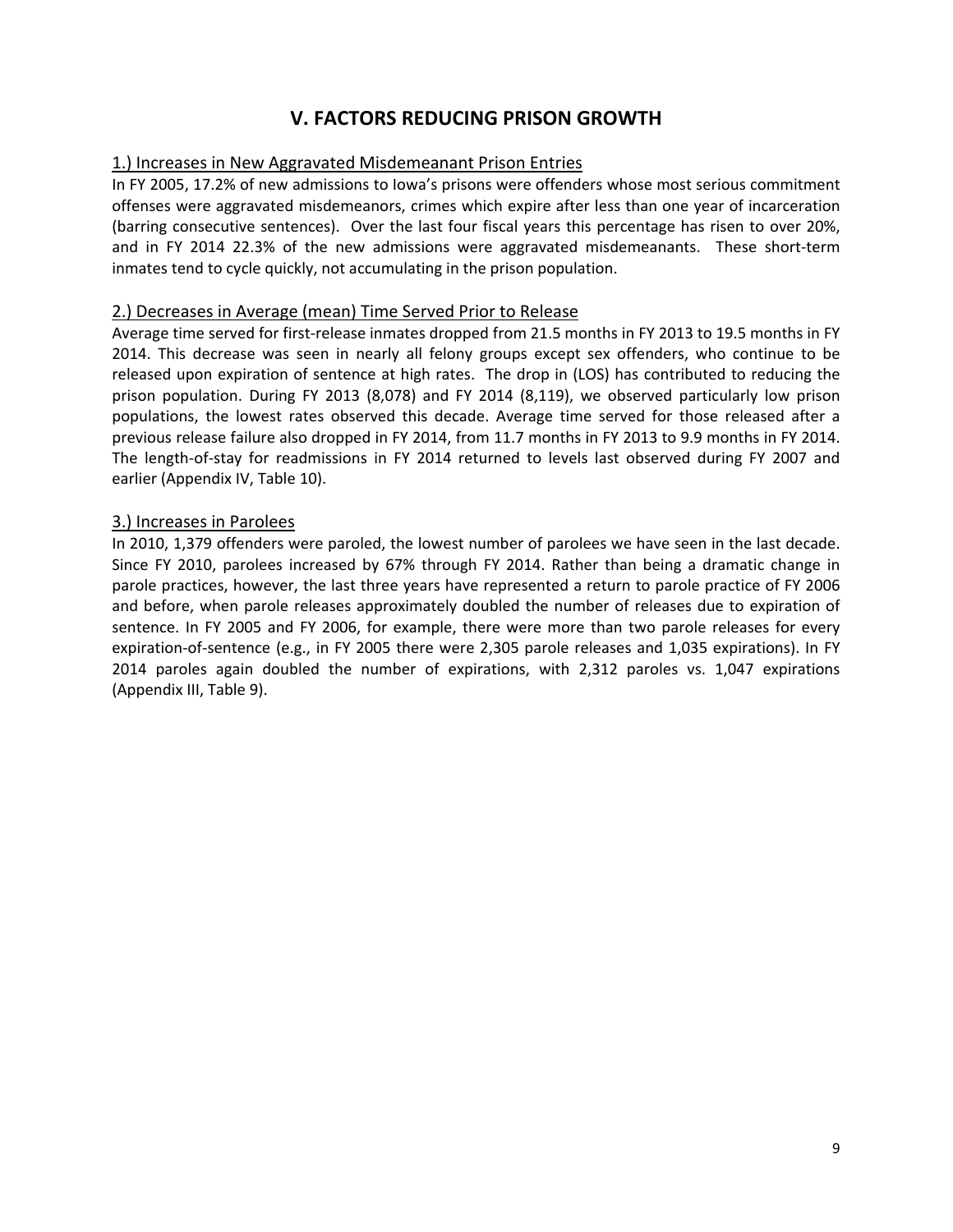## **VI. FACTORS CONTINUING PRISON GROWTH**

#### Increases in Prison Admissions

The forecast projects an increase in new admissions from 3,703 in FY 2014 to about 3,916 in FY 2024, and an increase in returns from 1,595 to 1,768. Until admissions are reduced, it will be difficult to further reduce Iowa's prison population. Admission patterns are shown in Figure 6.



*Probation Revocations*: Probation revocations to prison were higher in FY 2014 than at any point during the last decade (1,655). Similarly, when comparing probation revocations to probation populations, we see the highest percentage (7.6%) and highest rate (13:1) of offenders revoked in the last decade (Appendix V, Table 11). This means that the increase in probation revocations is likely attributable to higher probation populations.

This is good news and bad news. The good news is it demonstrates Iowa's commitment to treating offenders in the community rather than committing them to prison without an opportunity to become productive citizens in the community, but the bad news is that many of these offenders are failing and are going to prison.

*Direct Court Commitments:* The last five state fiscal years have seen direct court commitments to prison in excess of 1,900 per year. While this is a reduction from nine years ago (there were 2,447 in FY 2005), these admissions have not seen a recent significant drop.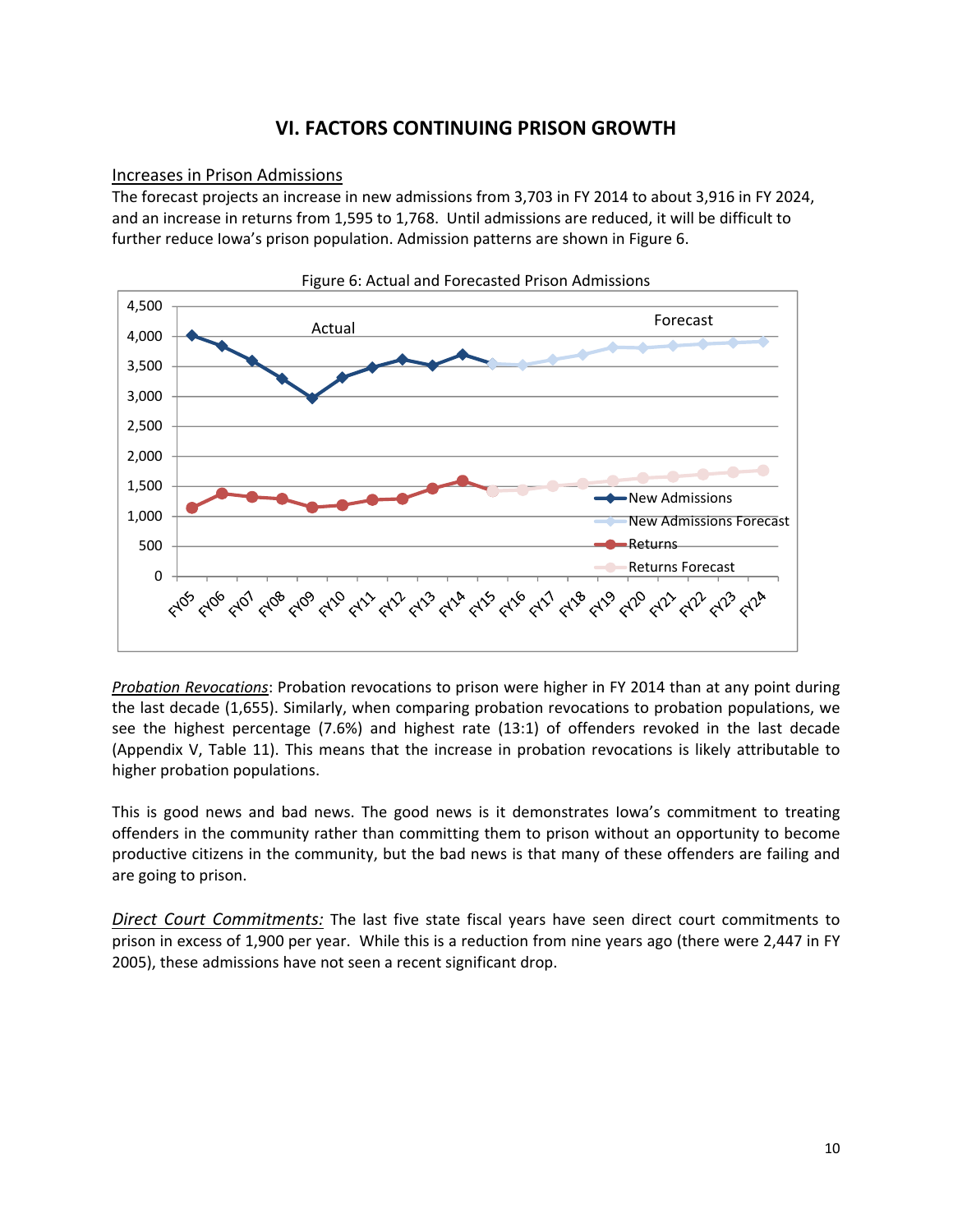

As discussed in the next sections, there are several factors which influence prison admission trends:

- 1.) Changes in Disposed Felony Charges
- 2.) Drug Offender Admissions
- 3.) Increases in the number of Class B Felons Incarcerated
- 4.) Changes in Parole Eligibility for Class B and C Felons due to Mandatory Minimums
- 5.) Increases of Sex Offenders Incarcerated Including Special Sentence Revocations
- 6.) Increases in Housing Class A Felons
- 7.) Housing Federal Prisoners/Detainees
- 8.) Increases in Inmate Average Length of Stay
- 9.) Increases and Decreases in Paroles
- 10.)Changes in Community‐Based Offender Populations

#### **Prison Admission Factors Continuing Prison Growth**

#### 1.) Changes in Disposed Felony Charges

Projections of new prison admissions are informed by felony disposed charges and felony convictions in the Iowa District Court. As shown in the chart below, felony disposed charges in FY 2012 and FY 2013 rose after a long period of decline. Between FY 2005 and FY 2011, felony disposed charges dropped nearly one-third, only to be replaced by a rise of about 15 percent between FY 2011 and FY 2013. Even with this rise, however, felony filings were lower in FY 2014 than in FY 2005.

Compared to disposed charges, felony convictions between FY 2005 ‐ FY 2014 have remained relatively stable, although FY 2012, FY 2013 and FY 2014 differ from the previous pattern in showing the most felony convictions. These increases should be monitored as a potential predictor of future changes in prison population.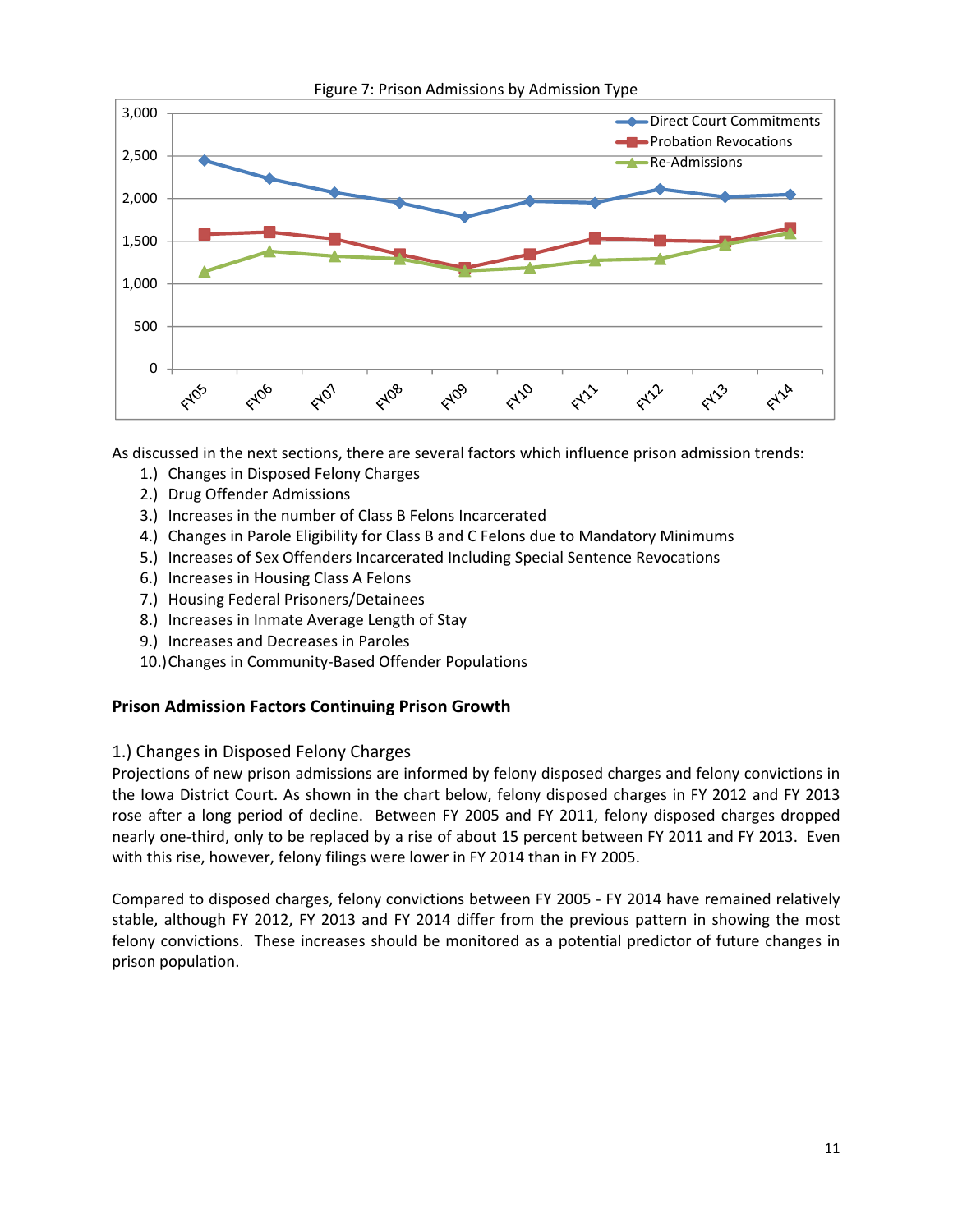

#### Figure 8: Total Felony Charges and Convictions

#### 2.) Drug Offender Admissions

After five straight years of declines in drug admissions (FY 2005 - FY 2009) to prison, new drug admissions exceeded 900 in FY 2012, FY 2013 and FY 2014, a figure last reached in FY 2007. Drug admissions have been one of the driving forces behind rising prison populations in Iowa for more than the past decade, reaching their peak in FY 2005, when 30% of the new inmates entering prison were committed for drug offenses. In addition, there are obviously other inmates who have been committed to prison for non‐drug crimes which stem from drug involvement.

As time passes, it becomes more evident that the rise in drug admissions that peaked in FY 2005 was related to the manufacture and trafficking in methamphetamines and a subsequent focus on the apprehension and prosecution of meth dealers and users. Since FY 2005, admissions of methamphetamine offenders reached a low in FY 2009 but have steadily increased since (Figure 10).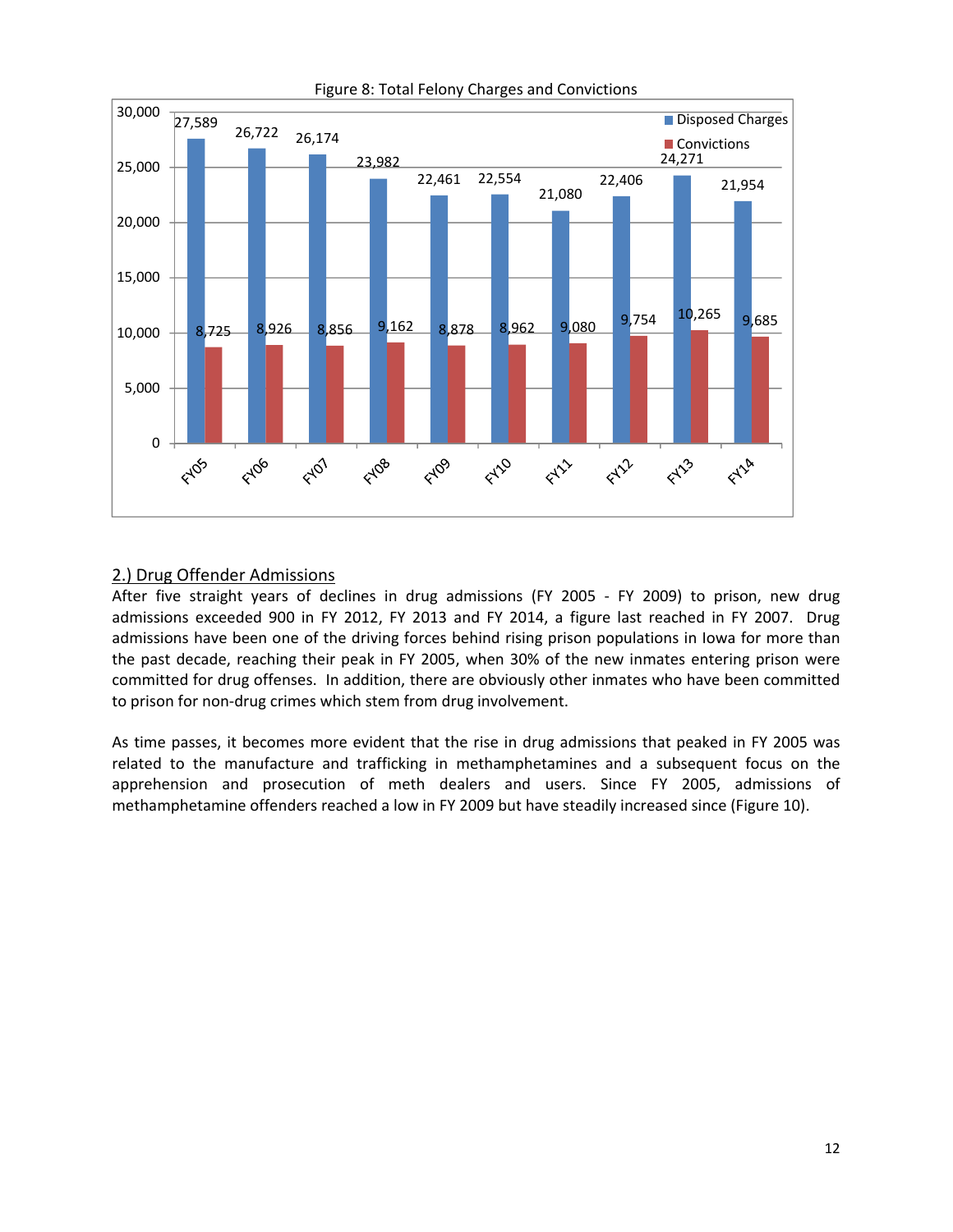



## **Prison Population Factors Continuing Prison Growth**

#### 3.) Increases in the number of Class B Felons Incarcerated

The projection suggests 2,400 B felons in 2024, or 23.4% of the anticipated population. Most of the anticipated rise is due to continued lengthy incarceration of Class B 70 percent inmates, who are expected to increase from 1,495 to 2,400 within the decade.

## 4.) Changes in Parole Eligibility for Class B and C felons due to Mandatory Minimums

The Violent Crime Initiative (*Iowa Code* §902.12), effective FY 1997, abolished parole and most of the earned time for a number of violent offenses and required at least 85 percent of the maximum term be served. The offenses originally affected included all robbery and second degree murder, sexual abuse, and kidnapping. Attempted murder and certain instances of vehicular homicide were added effective FY 1998.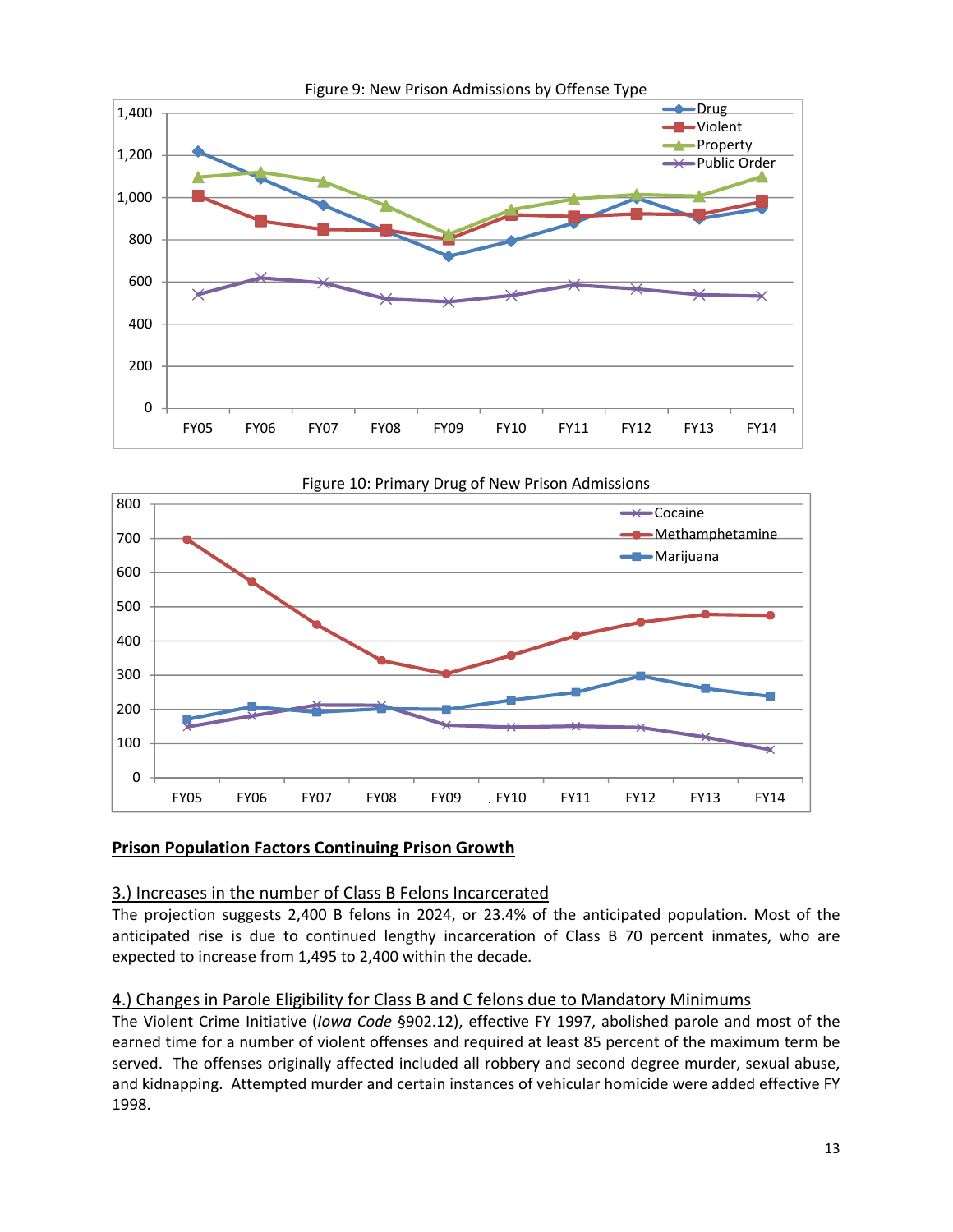By mid-year 2024, CJJP estimates that about 1,918 prisoners will be serving time under these mandatory sentencing provisions (not including sexual predators). While there is expected to be stability in the number of those serving 70 percent Class C sentences, CJJP estimates that those serving 70 percent Class B sentences will rise from 764 to 1,283, as the first of these offenders will not become eligible for parole until January 2016. Additionally, substantial effects of these laws on the prison population will be realized beyond this forecasting period.

It should be noted that a high percentage of those serving sentences under §902.12 are African-American. Of the 7,044 non-70 percent offenders in prison on June  $30<sup>th</sup>$  2014, 24.6% were African-American. Of the 1,075 70 percent offenders, 36.4% were African-American (a drop of two full percentage points since FY 2011). In FY 2014, 36.6% of the new admissions for 70 percent crimes were African-American. Of the robbers entering prison to serve 70 percent sentences, 48.0% were African-American (including 50.0% of the Robbery‐1 admissions). Thus, it will be difficult to reduce the racial disparity in Iowa's prison population without somehow modifying 70 percent sentences.



#### Figure 11: 70% and Non‐70% Incarcerated Offenders by Race FY 2014

In addition to the Violent Crime Initiative, the Sexual Predator law (§901A, *Iowa Code*) effective in FY 1997, imposes the requirement that certain repeat sex offenders serve 85 percent of the maximum term, *and* increases those maximum terms from the sentences that would otherwise have been imposed. While recent sentencing changes provide for parole eligibility for those sentenced under the Violent Crime Initiative, parole remains abolished for offenders sentenced under §901A. On June 30, 2014, there were 28 offenders serving sentences under §901A (including one lifer), a figure expected to drop in the coming decade. There were five additional lifers sentenced under the enhanced sentencing provisions of §902.14 (second and subsequent sex offenses). In FY 2013, there were six releases of offenders sentenced under the sexual predator provisions of §901A but in FY 2014 no offenders were released under this provision.

#### 5.) Increases of Sex Offenders Incarcerated Including Special Sentence Revocations

 $\overline{a}$ 

Prison populations have seen a rise in sex offenders incarcerated. In FY 2005, there were 1,128 imprisoned sex offenders and in FY 2014 there were 1,191 (an increase of 63 over the last decade). Although special sentence revocations appear to have stabilized during the past three years, the continued rise in lifetime supervision will inescapably result in rising revocations, contributing substantially to sex offender admissions.<sup>6</sup>

<sup>6</sup> Johnson, S. and Davidson, C. 2014. An Analysis of the Sex Offender Special Sentence in Iowa. The Division of Criminal and Juvenile Justice Planning.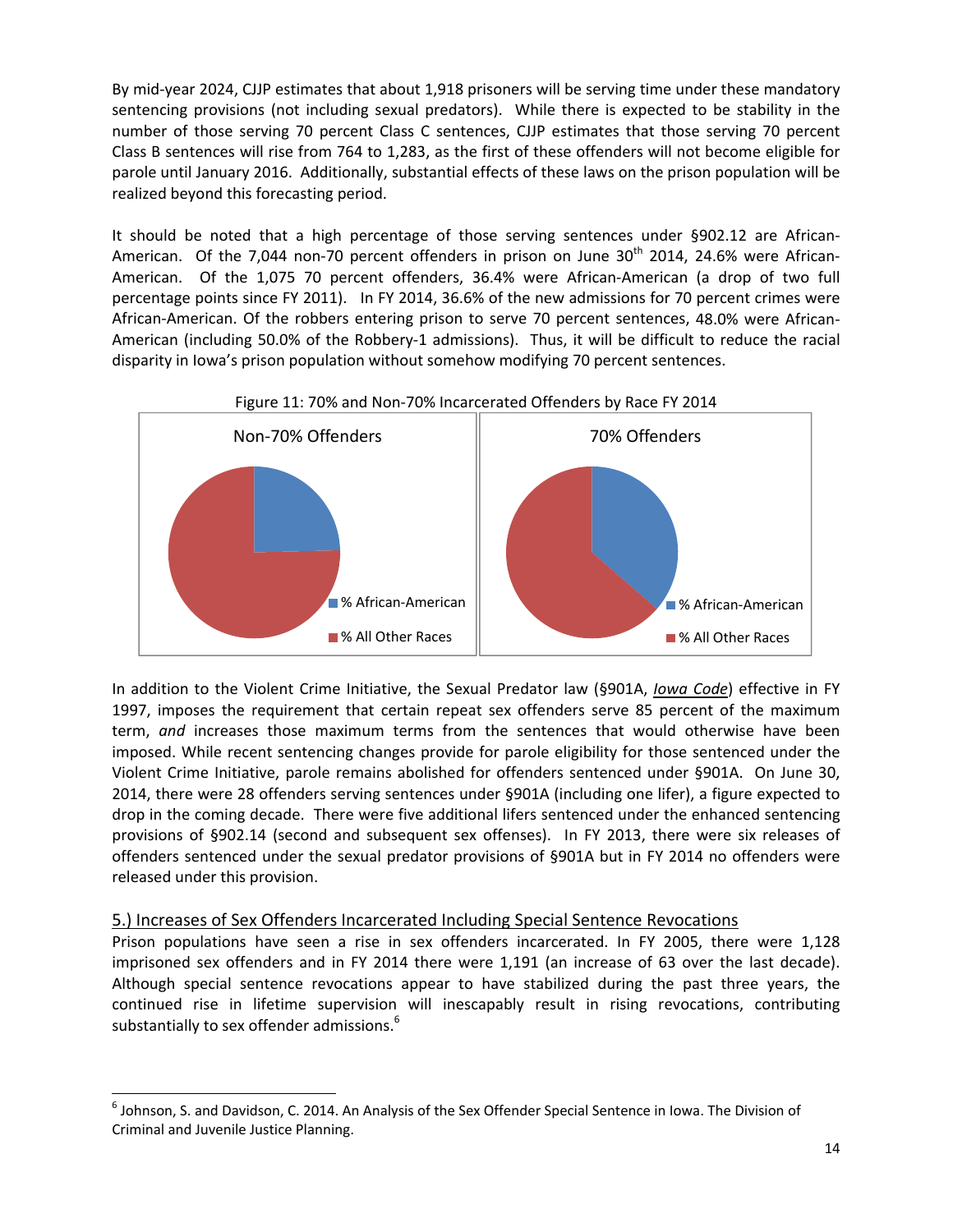#### 6.) Increases in Housing Class A Felons

Iowa has seen its population of Class A lifers rise from 198 in 1986 to 625 on June 30, 2014. As of June 30<sup>th</sup> 2014, 24 of the lifers in the Iowa prison system were age 70 and above, further reinforcing the notion that some lifers will be leaving prison within the next decade.

As a separate group, the number of Class A sex offenders is difficult to forecast, as on June 30 there were only 15 inmates serving life sentences for sex offenses. A new Class A penalty for subsequent sex offenses was adopted in 2005, but the first inmate sentenced under that provision did not enter prison until 2010. An additional four entered during FY 2011. For the purpose of this forecast, it is estimated that one new Class A sex offender will be admitted every quarter. With the passage of time, it will be possible to develop a more rigorous estimate of future admissions.

#### 7.) Housing Federal Prisoners/Detainees

Much of the increase in "other" prison admissions and releases observed between FY 2005 and FY 2009 was due to the housing of prisoners held on interstate compact and federal prisoners/detainees. However, the number of safe keeper, compact, and other offender admissions have remained relatively stable from FY 2010 ‐ FY 2014 (Appendix 2, Table 5).

#### 8.) Increases in Inmate Average Length of Stay (LOS)

As parole releases rise and fall, average time served for departing inmates also tends to rise and fall. Analysis of time served is done by class and offense type for two groups: new inmates who are leaving prison for the first time, and inmates who have previously been released but have returned and are being released for a second or subsequent time. Average time served for the second group tends to be shorter than the first group because of their having usually served a significant portion of their sentences prior to their original release.

Slight variations in average LOS can have considerable impact on the prison population, and shows how changes in parole practice can influence the population. Average time served in prison prior to release dropped for new admissions and returns in FY 2014 (Appendix IV, Table 10).<sup>7</sup> Comparing FY 2014 figures with FY 2005, there are increases in average time served for nearly all first release sex offense groups and decreases in average LOS for non-person offenses for most groups. Inmates released for a second or subsequent time on a sentence in FY 2014, tended to have a lower average LOS than in FY 2005.

Note that sex offenders in every category tend to serve more time in prison than other inmates within the same offense classes. With the creation of the Special Sentence that provides for post-incarceration supervision for all sex offenders for offenses committed after June 30, 2005, CJJP expects a continuation of the pattern that sees most sex offenders released from prison via expiration of sentence.<sup>8</sup>

 $\frac{7}{1}$  See the section "Forecasting the Prison Population" for a description of admission and release categories.

 $8$  Johnson, S. and Davidson, C. 2014. An Analysis of the Sex Offender Special Sentence in Iowa. The Division of Criminal and Juvenile Justice Planning.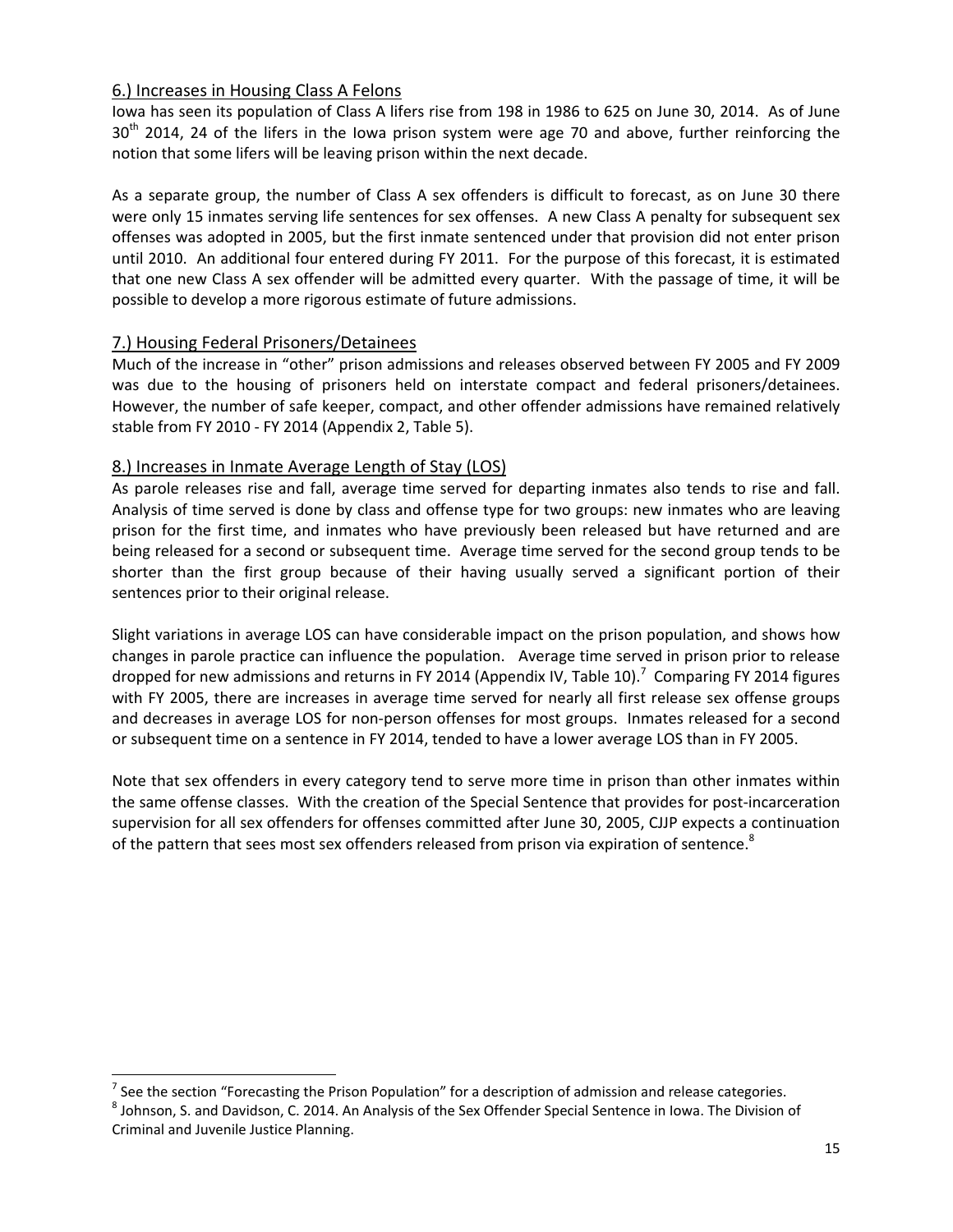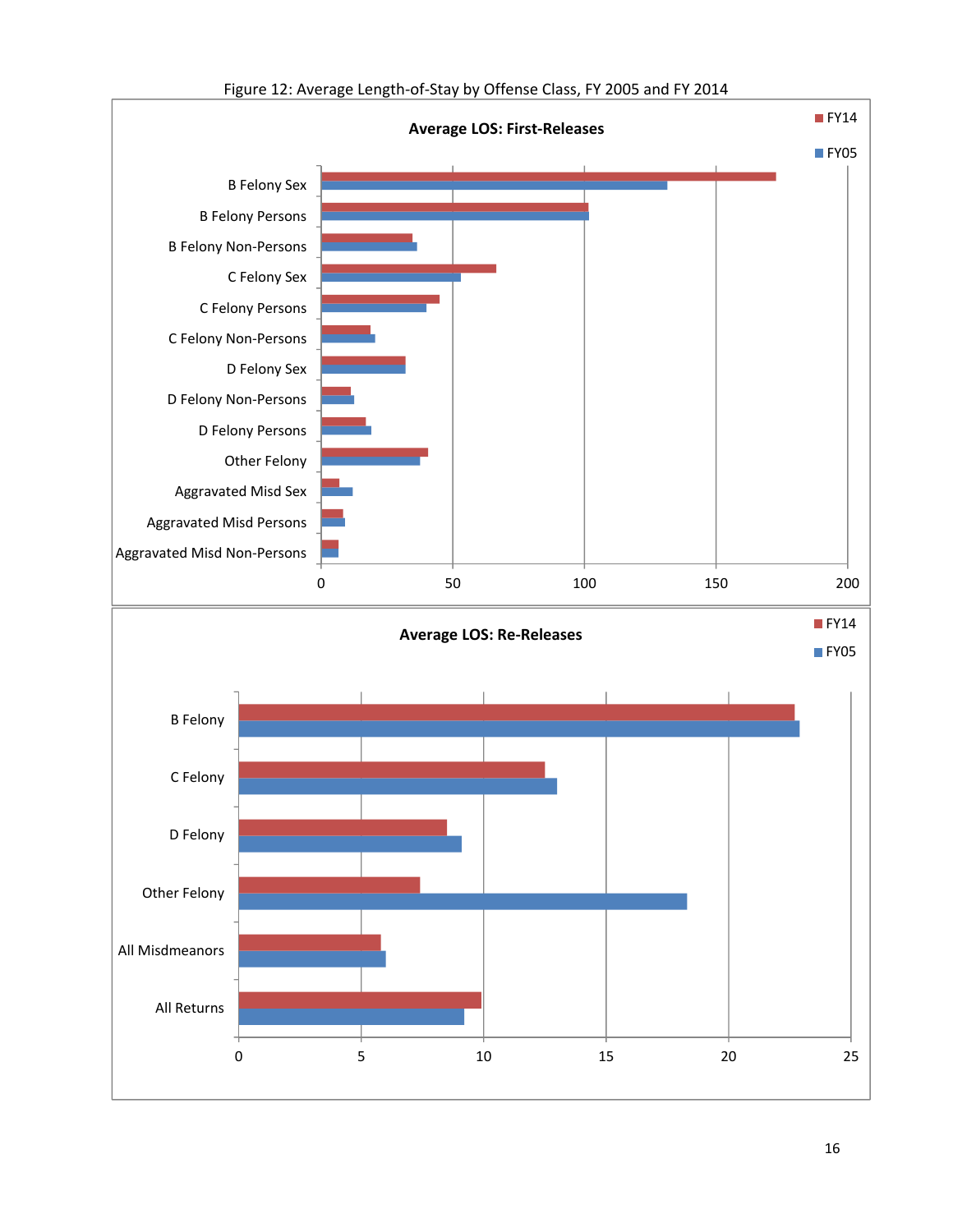#### 9.) Increases and Decreases in Paroles

Paroles increased in FY 2013 and FY 2014, returning to a level last seen in FY 2006. The ratio of paroles to expirations, which provides a good indicator of prison release practices, increased to 2.2 paroles in FY 2014 for each expiration, a level similar to those seen in FY 2006 and before. It is clear that the prison population decrease experienced in the past two years is due in large part to a change in parole practice. While the Board of Parole (BOP) and Department of Corrections (DOC) use a variety of validated tools to identify the lowest risk candidates for release, it is inevitable that some released inmates will return to prison as the result of violations of release conditions and/or new criminal activity. The extent to which these can be controlled has a direct relationship to changes in the size of the prison population.



Figure 13: Prison Releases FY 2005‐FY 2014

#### Table 1: Ratio of Paroles to Expirations, FY 2005 ‐ FY 2014, by Quarter

|         | N Paroles | N Expirations | Ratio |
|---------|-----------|---------------|-------|
| FY 2005 | 2,305     | 1,035         | 2.2   |
| FY 2006 | 2,307     | 1,081         | 2.1   |
| FY 2007 | 1,758     | 1,202         | 1.5   |
| FY 2008 | 1,645     | 1,359         | 1.2   |
| FY 2009 | 1,405     | 1,446         | 1.0   |
| FY 2010 | 1,379     | 1,323         | 1.0   |
| FY 2011 | 1,452     | 1,445         | 1.0   |
| FY 2012 | 2,039     | 1,582         | 1.3   |
| FY 2013 | 2,501     | 1,201         | 2.1   |
| FY 2014 | 2,312     | 1,047         | 2.2   |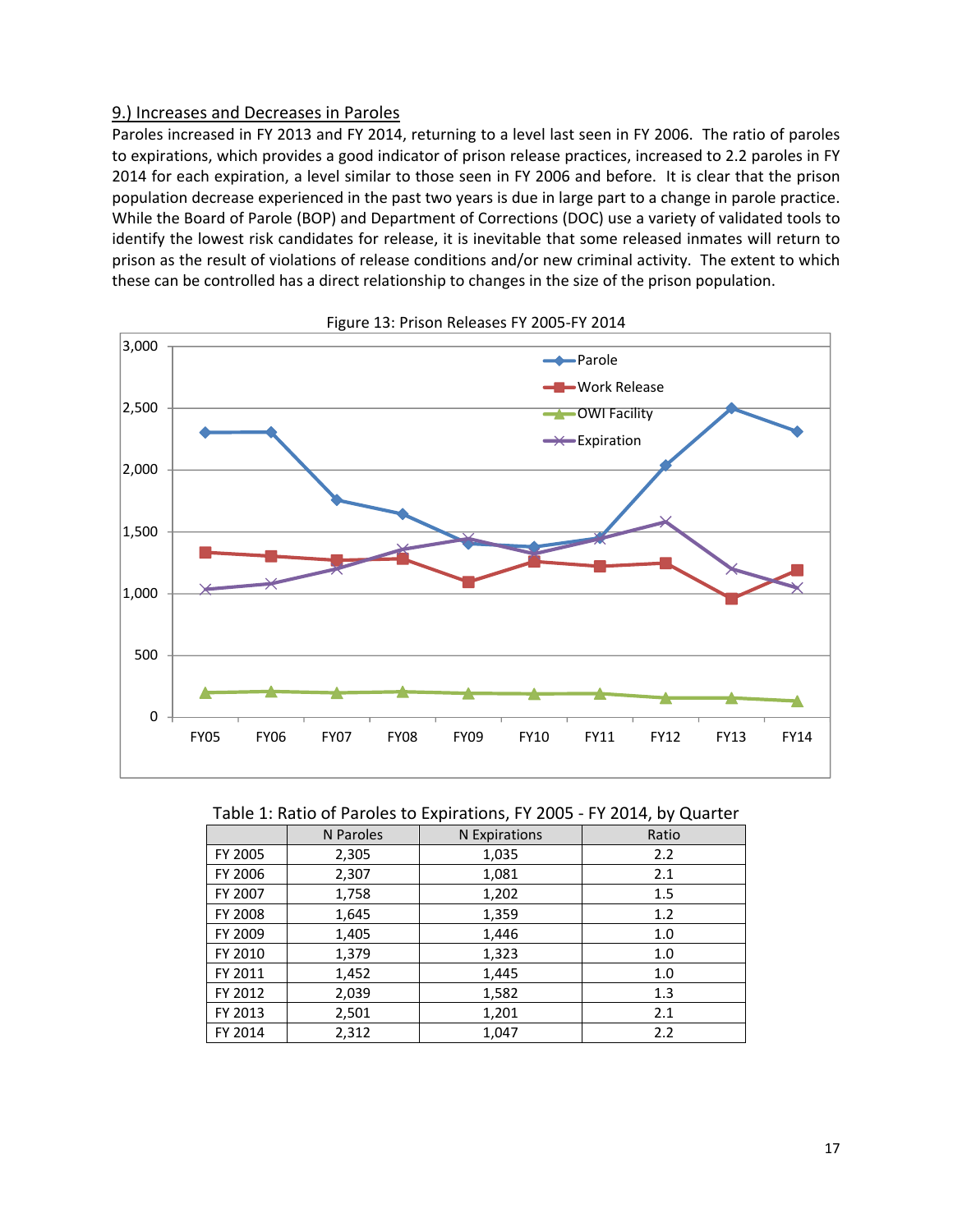#### 10.) Changes in Community‐Based Offender Populations

As shown in Figure 13, probation and parole populations have varied over the past ten years. While the relationship is not necessarily linear, there appears to be a connection between the number of offenders under supervision in the community and the number eventually entering prison.

The parole supervision population has risen and dropped during the decade, with the peak figure of 3,668 in FY 2014. Since FY 2011 the parole caseload has rebounded to the FY 2006 and FY 2007 levels. Return admissions (parole and work release revocations) rose slightly in FY 2014 and are at the highest figure since FY 2009. The extent to which the released inmates are successful on parole and work release will have a substantial bearing on growth or reduction in Iowa's prison population.

Note in the parole supervision chart (Figure 15) that the number of Special Sentence offenders has been added (in red). This population is expected to rise dramatically in the next ten years.

The end‐of‐year probation population has increased one percent since FY 2005 (22,036 offenders in FY 2005 and 21,739 offenders in FY 2014), with an accompanying rise in probation revocations of 5.2%. This rise in probation revocations has been accompanied by a decrease of 16.3% in the number of direct court commitments, suggesting that more offenders are being given a chance to succeed in the community rather than being directly committed to prison (Appendix II, Table 5).



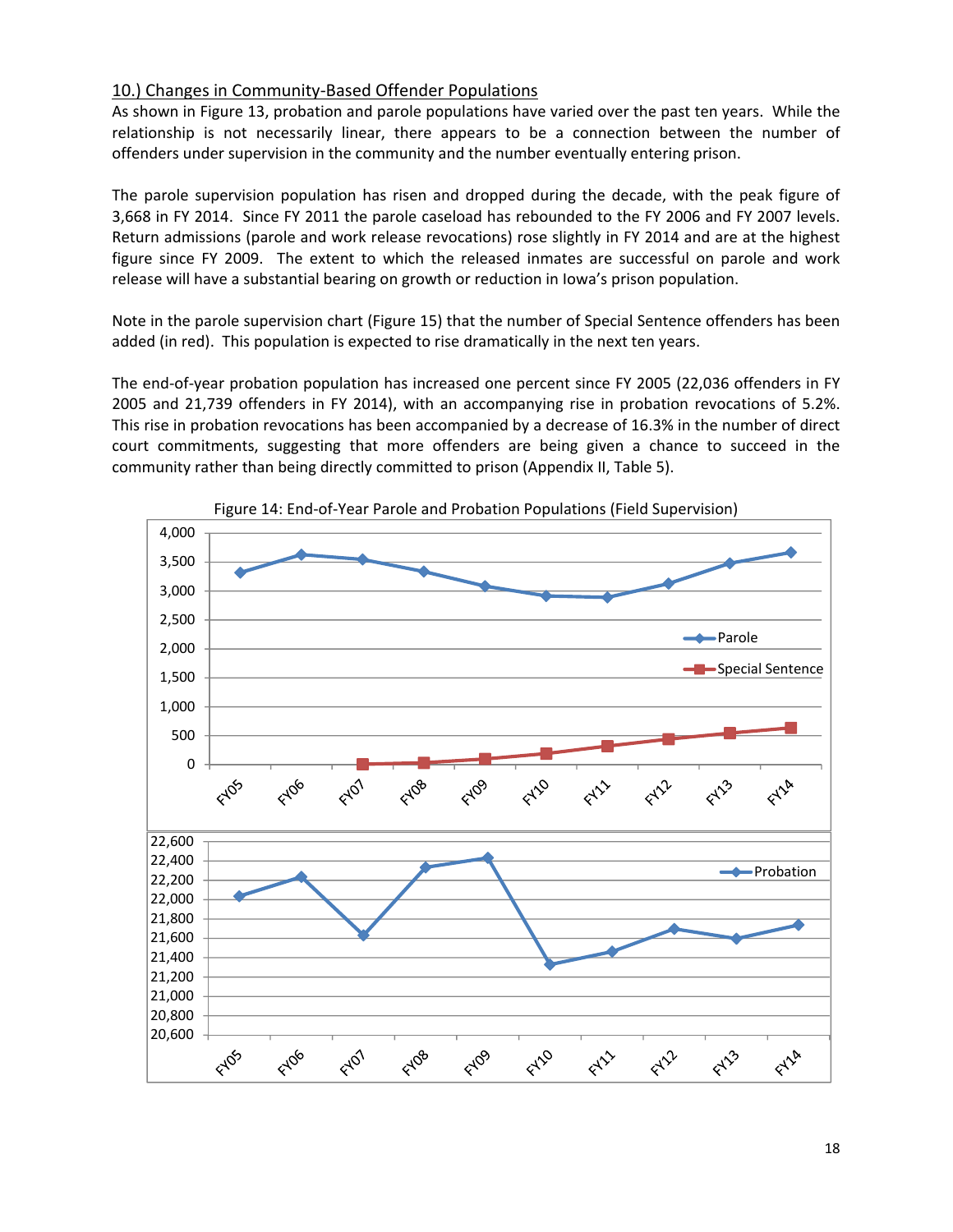## **VII. OPPORTUNITIES FOR CHANGE**



F**i**gure 15: Ending Prison Population since 1925

Source: Iowa Department of Corrections and CJJP

#### Increases in Parolees

A positive sign in managing the prison population is that paroles have increased during the past two years, reaching and exceeding the levels seen prior to FY 2007. The ratio of paroles to expirations – a good indicator of release activity – returned to the level seen prior to FY 2007. It should be remembered that a major reason for the stability of Iowa's prison population between FY 2003 and FY 2006 was an increase in paroles. Iowa cannot avoid increasing prison populations without assistance from the Board of Parole (BOP). The BOP and the DOC use a variety of up‐to‐date, reliable, and valid tools proven to be effective in assisting to identify good release candidates.

The BOP and DOC have also recently taken steps to streamline the lowa Code-required process of annually reviewing inmates for possible release. Until recently the BOP has conducted parole reviews in every institution every other month, a process that could lead to delays in release when, for example, an inmate would finish required programming shortly after the Board had just conducted reviews in his or her institution. Recent changes (expanded use of the ICN as well as utilization of the ICON database) enable the Board to conduct reviews from any institution at any time, so that the example above would lead to an immediate review. This new process also permits the BOP to consider staff‐initiated reviews at any time, also reducing unnecessary delays.

#### Iowa's Response to Drug Offenders

One continued opportunity for change lies in Iowa's response to drug offenders. Iowa should continue examining drug offenders and drug sentences to ensure that those committed to prison for drug offenses could not be handled more effectively elsewhere or, perhaps, handled in prison for shorter periods of time. One step in this regard may be to equalize powder and "crack" cocaine sentences, one of the recommendations of the Public Safety Advisory Board (PSAB). While there was disagreement within the PSAB as to how crack and powder sentences should be equalized, the BOP agreed that the current disparity in penalties was unwarranted. A 2011 study overseen by the PSAB also examined the impact of mandatory minimum sentences for drug offenders, identifying no reduction in recidivism among inmates serving mandatory minimum drug sentences and suggesting that there are inmates covered by these sentences who could be safely released in the absence of the mandatory sentence.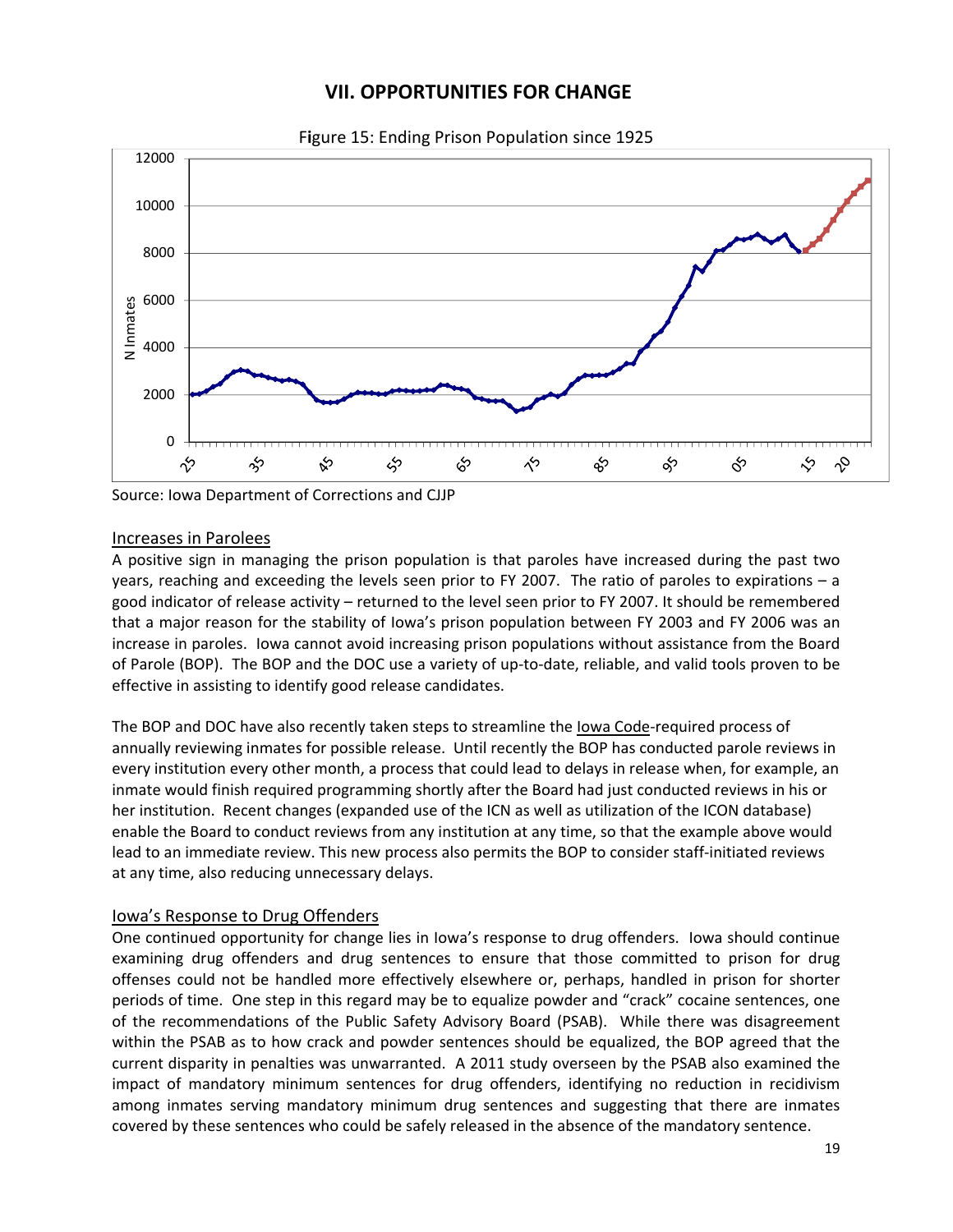#### Sex Offender Legislation

As noted previously, during the 2005 General Assembly, considerable changes were made in legislation pertaining to sex offenders. The anticipated impact of these changes (as they currently exist) is included in the population forecast presented here. While admissions of new sex offenders to prison have changed little over the past 20 years, changes in policy – particularly the establishment of the lifetime Special Sentence – have begun to have a significant impact on Iowa's prison population. It will be difficult to stem future population increases without somehow addressing sex offender policy. Without some modifications either to the length of Special Sentence supervision or to which offenders are subject to lifetime supervision, sex offenders will constitute an ever-larger proportion of offenders under community supervision. With community-based corrections already strained due to limited budgets, it is difficult to understand how this additional workload can be adequately handled.

#### Mandatory Minimum Sentences

A final possibility to controlling future population increase lies with inmates serving 70 percent sentences, particularly those with 25- and 50-year terms. While there is little argument that the inmates serving these sentences deserve punishment, and in many cases warrant long sentences for the purposes of public protection, Iowa should consider whether it is wise correctional policy to imprison all of these offenders for a minimum of 17.5 years when, prior to adoption of (then) 85 percent sentences, these inmates served an average of about seven years.

#### Juvenile Offender Legislation

 $\overline{a}$ 

In July 2014, the Iowa Supreme Court decided that "mandatory minimum criminal sentences violate the Iowa Constitution's ban on cruel and unusual punishment when applied to crimes committed when the defendant was under the age of 18. This will mean perhaps 100 Iowa inmates will be eligible to have their prison sentences reviewed by a trial judge, with the potential for early release in some cases."<sup>9</sup> It is unknown the extent to which this ruling will influence Iowa's prison populations for offenders under 18.

 $9$  The Des Moines Register. 2014. Juvenile Mandatory Minimum Sentences per Iowa Department of Corrections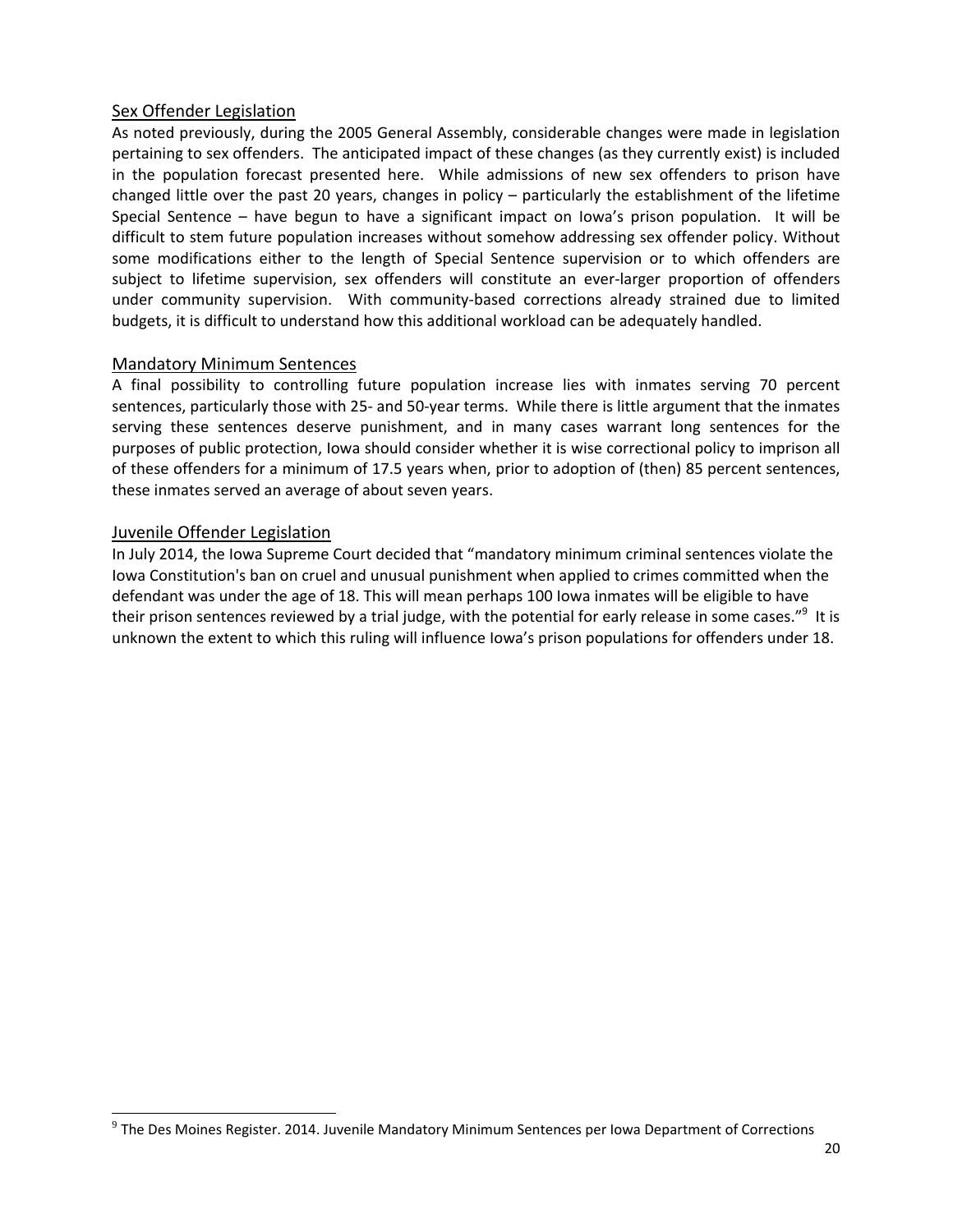## **APPENDIX I: Prison Population Forecasted Figures**

|                 | <b>Total Inmates</b> | Table 2. Milu-Teal Prison Populations and Capacities. Total<br><b>Increase</b> |          | <b>Total Prison</b> | <b>Population as %</b> |
|-----------------|----------------------|--------------------------------------------------------------------------------|----------|---------------------|------------------------|
| Year            | June 30th            | (Decrease)                                                                     | % Change | <b>Capacity</b>     | of Capacity            |
| 2005            | 8,577                |                                                                                |          | 7,215               | 115.9%                 |
| 2006            | 8,658                | 81                                                                             | 0.9%     | 7,240               | 116.4%                 |
| 2007            | 8,807                | 149                                                                            | 1.7%     | 7,256               | 117.6%                 |
| 2008            | 8,618                | $-189$                                                                         | $-2.1%$  | 7,414               | 114.0%                 |
| 2009            | 8,453                | $-165$                                                                         | $-1.9%$  | 7,414               | 112.3%                 |
| 2010            | 8,602                | 149                                                                            | 1.8%     | 7,414               | 113.8%                 |
| 2011            | 8,787                | 185                                                                            | 2.1%     | 7,209               | 117.9%                 |
| 2012            | 8,333                | $-454$                                                                         | $-5.2%$  | 7,209               | 113.5%                 |
| 2013            | 8,078                | $-255$                                                                         | $-3.1%$  | 7,209               | 110.7%                 |
| 2014            | 8,119                | 41                                                                             | 0.6%     | 7,272               | 110.4%                 |
| <b>FORECAST</b> |                      |                                                                                |          |                     |                        |
| 2015            | 8,379                | 260                                                                            | 3.1%     | 7,332               | 112.5%                 |
| 2016            | 8,615                | 236                                                                            | 2.7%     | 7,332               | 114.9%                 |
| 2017            | 8,982                | 367                                                                            | 4.1%     | 7,332               | 118.4%                 |
| 2018            | 9,408                | 426                                                                            | 4.5%     | 7,332               | 122.1%                 |
| 2019            | 9,827                | 419                                                                            | 4.3%     | 7,332               | 125.4%                 |
| 2020            | 10,201               | 374                                                                            | 3.6%     | 7,332               | 128.1%                 |
| 2021            | 10,539               | 338                                                                            | 3.2%     | 7,332               | 130.4%                 |
| 2022            | 10,828               | 289                                                                            | 2.7%     | 7,332               | 132.3%                 |
| 2023            | 11,078               | 250                                                                            | 2.3%     | 7,332               | 133.8%                 |
| 2024            | 11,317               | 239                                                                            | 2.1%     | 7,332               | 135.2%                 |

Table 2: Mid‐Year Prison Populations and Capacities: Total

*Source: E‐1 Reports and ICON, Iowa Department of Corrections; forecast by CJJP*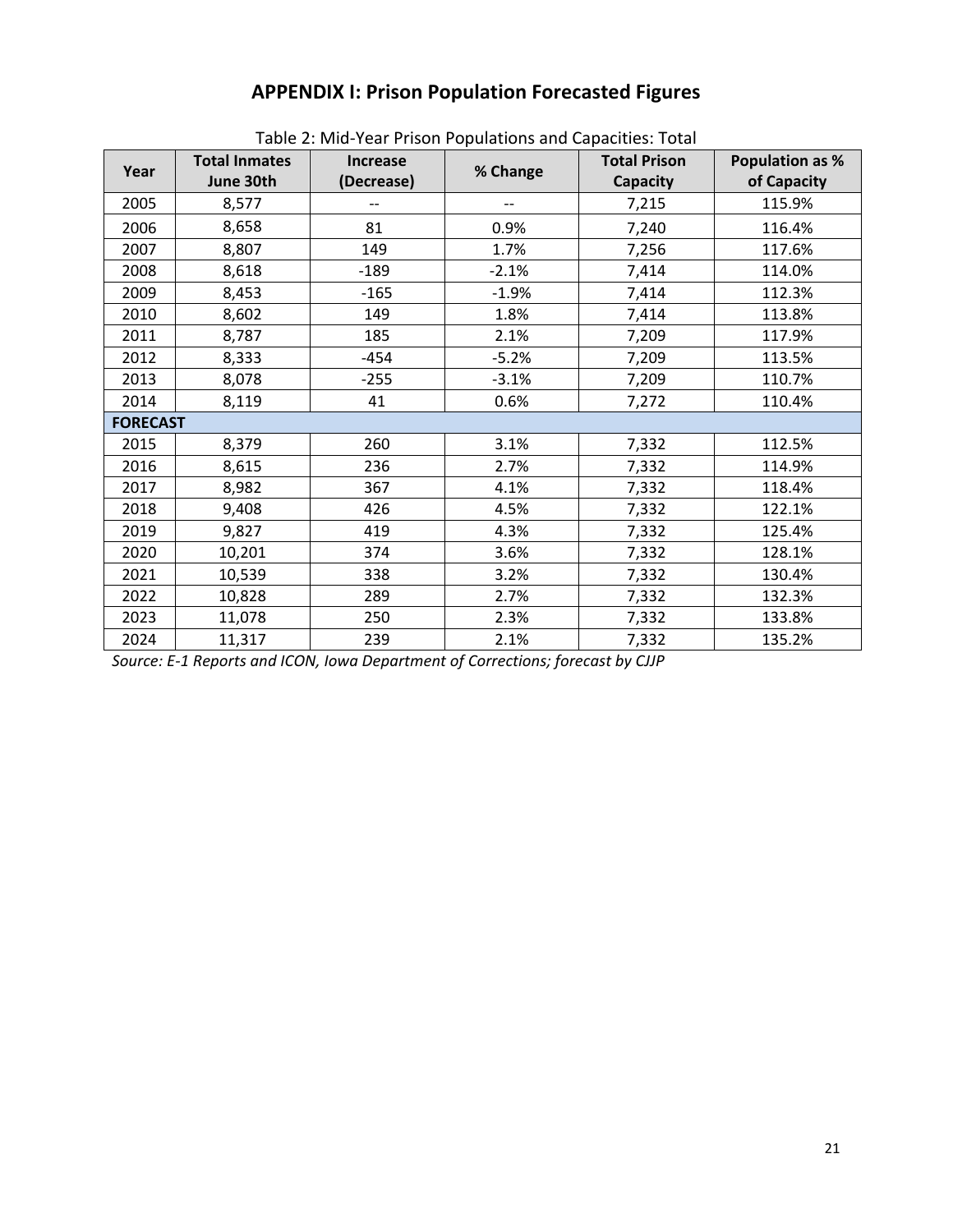| Year            | # Women June | <b>Increase</b> |          | Capacity | Population as% of |
|-----------------|--------------|-----------------|----------|----------|-------------------|
|                 | 30th         | (Decrease)      | % Change |          | <b>Capacity</b>   |
| 2005            | 754          | --              |          | 573      | 124.0%            |
| 2006            | 718          | $-36$           | $-5.0%$  | 573      | 120.2%            |
| 2007            | 761          | 43              | 5.6%     | 573      | 124.7%            |
| 2008            | 740          | $-21$           | $-2.8%$  | 573      | 122.6%            |
| 2009            | 669          | $-71$           | $-10.6%$ | 573      | 114.3%            |
| 2010            | 707          | 38              | 5.4%     | 573      | 118.9%            |
| 2011            | 686          | $-21$           | $-3.1%$  | 585      | 114.7%            |
| 2012            | 682          | $-4$            | $-0.6%$  | 585      | 114.2%            |
| 2013            | 610          | $-72$           | $-11.8%$ | 585      | 104.1%            |
| 2014            | 616          | 6               | 1.0%     | 774      | 74.4%             |
| <b>FORECAST</b> |              |                 |          |          |                   |
| 2015            | 636          | 20              | 3.1%     | 778      | 77.7%             |
| 2016            | 654          | 18              | 2.7%     | 778      | 81.1%             |
| 2017            | 682          | 28              | 4.1%     | 778      | 85.9%             |
| 2018            | 715          | 33              | 4.6%     | 778      | 91.2%             |
| 2019            | 747          | 32              | 4.3%     | 778      | 95.9%             |
| 2020            | 775          | 28              | 3.6%     | 778      | 99.6%             |
| 2021            | 801          | 26              | 3.2%     | 778      | 102.9%            |
| 2022            | 823          | 22              | 2.7%     | 778      | 105.5%            |
| 2023            | 842          | 19              | 2.3%     | 778      | 107.6%            |
| 2024            | 860          | 18              | 2.1%     | 778      | 109.5%            |

Table 3: Mid‐Year Prison Populations and Capacities: Females

*Source: ICON & E‐1 Reports; forecast by CJJP*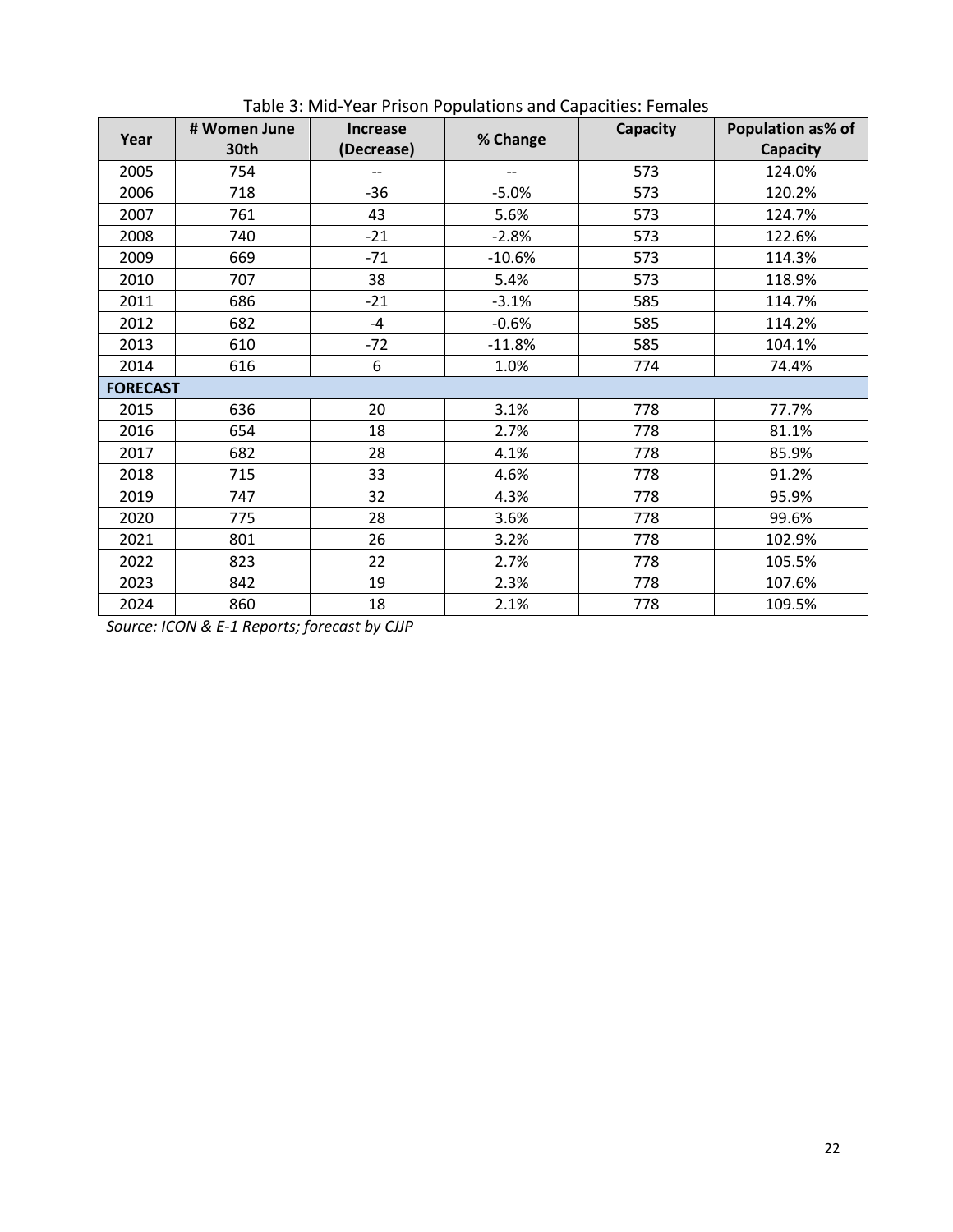| Year            | # Men June<br>30th | <b>Increase</b><br>(Decrease) | % Change | Capacity | Population as% of<br>Capacity |
|-----------------|--------------------|-------------------------------|----------|----------|-------------------------------|
| 2005            | 7,823              |                               | --       | 6,642    | 115.1%                        |
| 2006            | 7,940              | 117                           | 1.5%     | 6,667    | 116.0%                        |
| 2007            | 8,046              | 106                           | 1.3%     | 6,683    | 116.9%                        |
| 2008            | 7,878              | $-168$                        | $-2.1%$  | 6,841    | 113.2%                        |
| 2009            | 7,784              | -94                           | $-1.2%$  | 6,841    | 112.1%                        |
| 2010            | 7,895              | 111                           | 1.4%     | 6,841    | 113.4%                        |
| 2011            | 8,101              | 206                           | 2.5%     | 6,624    | 118.2%                        |
| 2012            | 7,651              | $-450$                        | $-5.9%$  | 6,624    | 113.4%                        |
| 2013            | 7,468              | $-183$                        | $-2.4%$  | 6,624    | 111.3%                        |
| 2014            | 7,503              | 35                            | 0.5%     | 6,498    | 113.4%                        |
| <b>FORECAST</b> |                    |                               |          |          |                               |
| 2015            | 7,743              | 240                           | 3.1%     | 6,544    | 115.5%                        |
| 2016            | 7,961              | 218                           | 2.7%     | 6,544    | 117.8%                        |
| 2017            | 8,300              | 339                           | 4.1%     | 6,544    | 121.2%                        |
| 2018            | 8,693              | 393                           | 4.5%     | 6,544    | 124.7%                        |
| 2019            | 9,080              | 387                           | 4.3%     | 6,544    | 127.9%                        |
| 2020            | 9,426              | 346                           | 3.7%     | 6,544    | 130.6%                        |
| 2021            | 9,738              | 312                           | 3.2%     | 6,544    | 132.8%                        |
| 2022            | 10,005             | 267                           | 2.7%     | 6,544    | 134.6%                        |
| 2023            | 10,236             | 231                           | 2.3%     | 6,544    | 136.1%                        |
| 2024            | 10,457             | 221                           | 2.1%     | 6,544    | 137.4%                        |

Table 4: Mid‐Year Prison Populations and Capacities: Males

*Source: ICON & E‐1 Reports; forecast by CJJP*

*Populations exclude sex offender civil commitment unit.*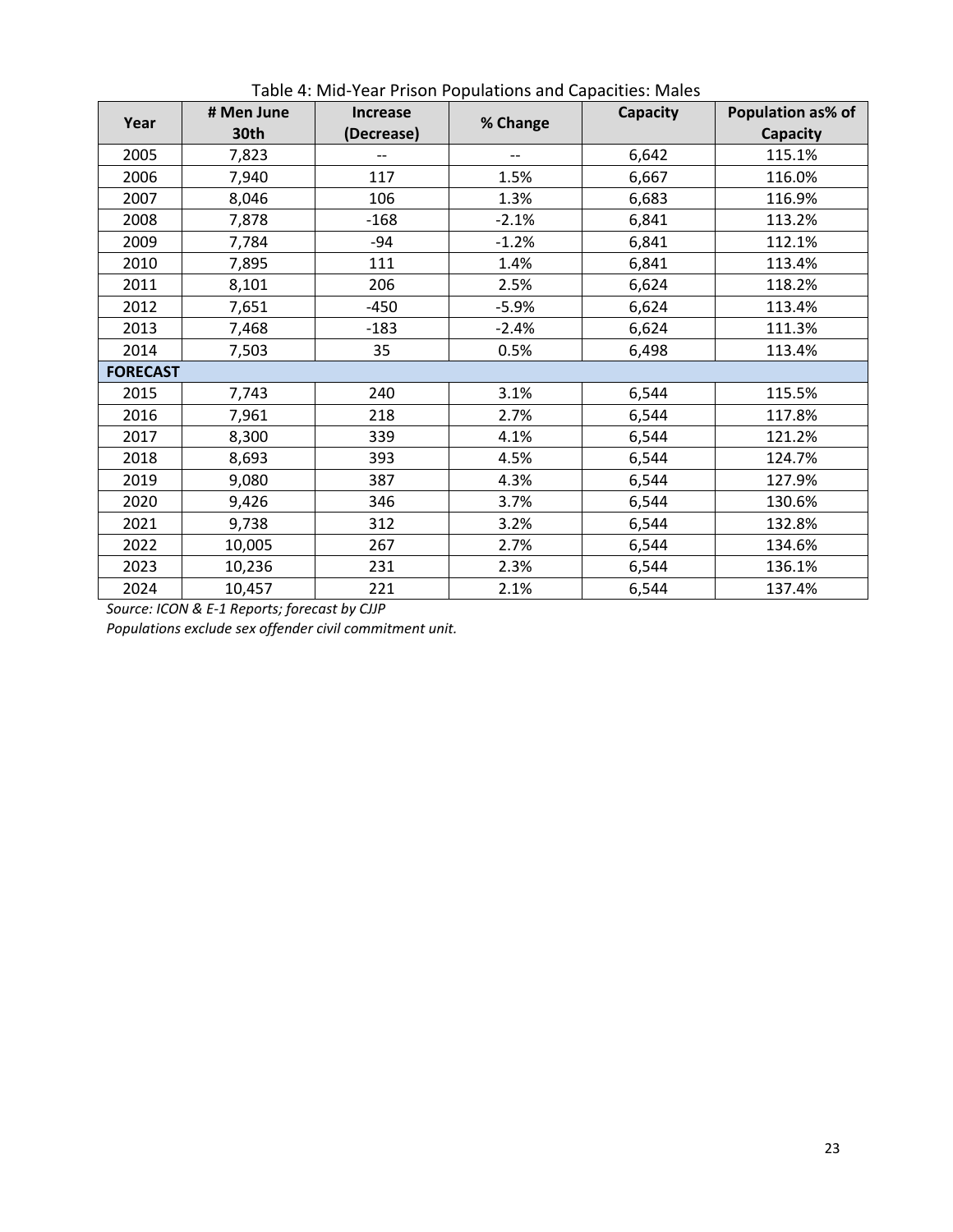#### **APPENDIX II: Prison Admission Populations and Forecasts**

|                             |               |               |                |               |               |               |                   |               |                   |               | %Change                             |
|-----------------------------|---------------|---------------|----------------|---------------|---------------|---------------|-------------------|---------------|-------------------|---------------|-------------------------------------|
| <b>Admission Type</b>       | <b>FY2005</b> | <b>FY2006</b> | <b>FY2007</b>  | <b>FY2008</b> | <b>FY2009</b> | <b>FY2010</b> | FY2011            | <b>FY2012</b> | <b>FY2013</b>     | <b>FY2014</b> | FY2005-FY2014                       |
| New Court Commitments       | 2,447         | 2,233         | 2,071          | 1,951         | 1,783         | 1,970         | 1,951             | 2,112         | 2,020             | 2,048         | $-16.3%$                            |
| New/Probation Revocations   | 1,573         | 1,609         | 1,526          | 1,347         | 1,189         | 1,348         | 1,534             | 1,508         | 1,497             | 1,655         | 5.2%                                |
| <b>NEW ADMISSIONS</b>       | 4,020         | 3,842         | 3,597          | 3,298         | 2,972         | 3,318         | 3,485             | 3,620         | 3,517             | 3,703         | $-7.9\%$                            |
| Parole Return               | 630           | 805           | 765            | 810           | 715           | 657           | 692               | 664           | 800               | 896           | 42.2%                               |
| Work Release Returns        | 421           | 480           | 465            | 380           | 317           | 404           | 420               | 443           | 472               | 540           | 28.3%                               |
| <b>OWI Facility Returns</b> | 91            | 95            | 90             | 91            | 85            | 73            | 89                | 91            | 87                | 49            | $-46.1%$                            |
| Special Sentence Return     | 0             | $\Omega$      | 3              | 10            | 28            | 51            | 68                | 89            | 103               | 106           |                                     |
| <b>Prison Compact</b>       | 2             | 3             | $\overline{2}$ | 3             | 7             | 3             | 8                 | 7             | 3                 | 4             | $\hspace{0.04in}$ $\hspace{0.04in}$ |
| <b>RETURNS</b>              | 1,144         | 1,383         | 1,325          | 1,294         | 1,152         | 1,188         | 1,277             | 1,294         | 1,465             | 1,595         | 39.4%                               |
| Safe Keeper                 | 530           | 516           | 411            | 466           | 1,077         | 37            | 47                | 57            | 48                | 46            | $-91.3%$                            |
| <b>Violators</b>            | 477           | 445           | 435            | 323           | 272           | 202           | $\qquad \qquad -$ | $- -$         | $\qquad \qquad -$ | $- -$         | --                                  |
| <b>Other Admissions</b>     | 97            | 18            | 16             | 9             | 9             | 6             | 17                | 8             | 4                 | 10            | -89.7%                              |
| <b>TOTAL ADMISSIONS</b>     | 6,268         | 6,204         | 5,784          | 5,390         | 5,482         | 4,751         | 4,826             | 4,979         | 5,034             | 5,354         | $-14.6%$                            |

#### Table 5: Prison Admissions by Admission Reason: FY 2005 ‐ FY 2014

Other Admissions – Other admission categories included prison admissions which did not fall under <sup>a</sup> particular admission category. Note: the rise in safe keeper placements in 2009 was due to placement of Linn County inmates as the result of jail flooding.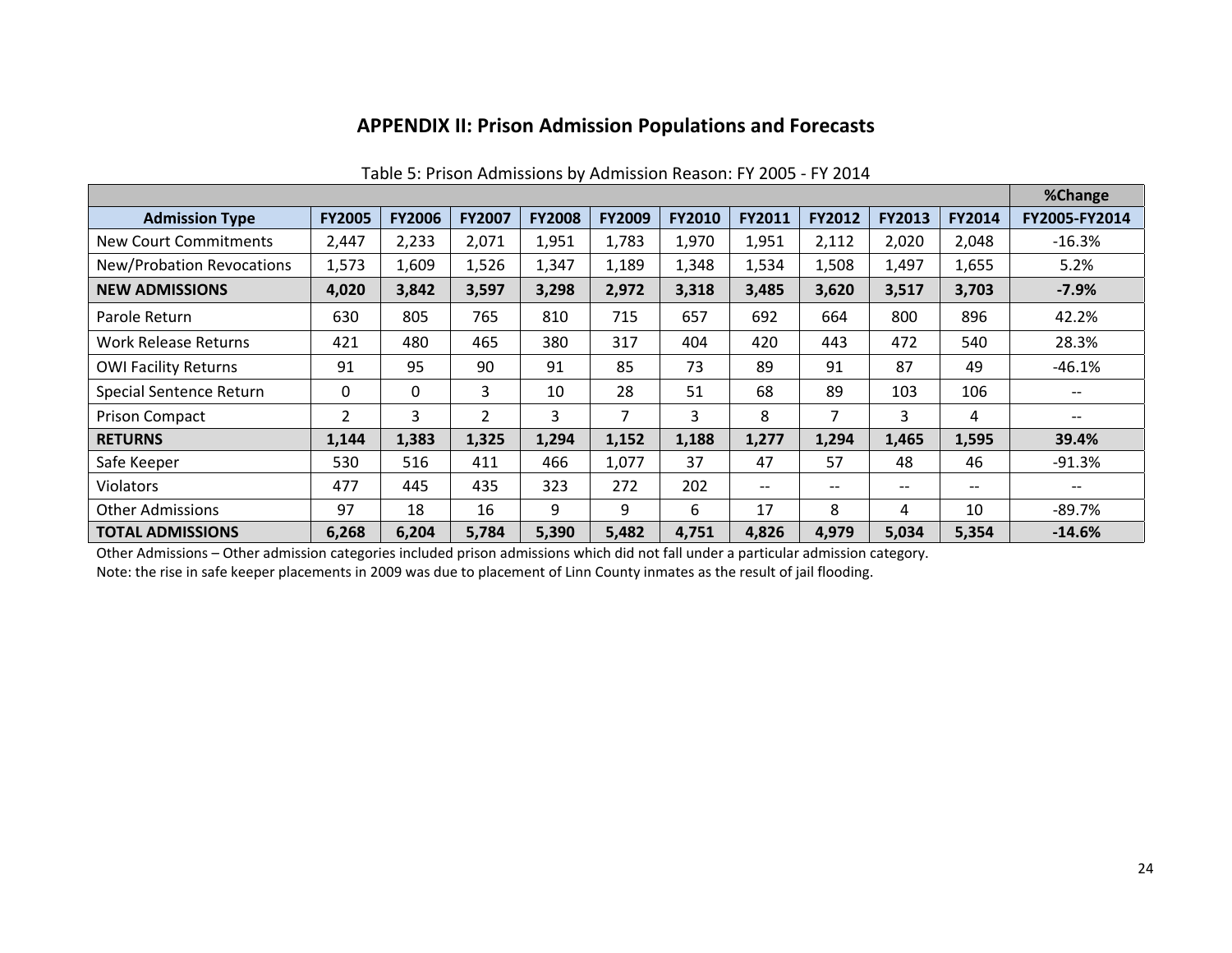|                         |               |                |               |                |               |               |               |                |                |                | %Change                  |
|-------------------------|---------------|----------------|---------------|----------------|---------------|---------------|---------------|----------------|----------------|----------------|--------------------------|
|                         | <b>FY2005</b> | <b>FY2006</b>  | <b>FY2007</b> | <b>FY2008</b>  | <b>FY2009</b> | <b>FY2010</b> | <b>FY2011</b> | FY2012         | <b>FY2013</b>  | FY2014         | FY2005-FY2014            |
| <b>OFFENSE TYPE</b>     |               |                |               |                |               |               |               |                |                |                |                          |
| Drug                    | 1,217         | 1,091          | 964           | 840            | 722           | 795           | 881           | 1,000          | 900            | 948            | $-22.1%$                 |
| Violent                 | 1,009         | 889            | 849           | 846            | 803           | 920           | 911           | 923            | 920            | 981            | $-2.8%$                  |
| Property                | 1,092         | 1,121          | 1,076         | 966            | 828           | 944           | 993           | 1,016          | 1,008          | 1,100          | 0.7%                     |
| Public Order            | 540           | 621            | 597           | 520            | 507           | 537           | 586           | 568            | 540            | 533            | $-1.3%$                  |
| Other                   | 151           | 114            | 110           | 126            | 112           | 121           | 114           | 113            | 149            | 140            | $-7.3%$                  |
| No Charge               | 11            | 6              | $\mathbf{1}$  | 0              | 0             | $\mathbf{1}$  | 0             | $\mathbf 0$    | 0              | $\mathbf{1}$   | $\overline{\phantom{0}}$ |
| <b>TOTAL</b>            | 4,020         | 3,842          | 3,597         | 3,298          | 2,972         | 3,318         | 3,485         | 3,620          | 3,517          | 3,703          | $-7.9%$                  |
| <b>OFFENSE SUBTYPE</b>  |               |                |               |                |               |               |               |                |                |                |                          |
| Alcohol                 | 17            | 25             | 37            | 23             | 29            | 46            | 63            | 68             | 63             | 56             | 229.4%                   |
| Arson                   | 30            | 26             | 30            | 31             | 13            | 20            | 24            | 21             | 27             | 26             | $-13.3%$                 |
| Assault                 | 437           | 457            | 428           | 440            | 437           | 474           | 494           | 499            | 518            | 542            | 24.0%                    |
| <b>Burglary</b>         | 405           | 409            | 395           | 358            | 320           | 396           | 414           | 448            | 426            | 402            | $-0.7%$                  |
| Drug Offenses           | 1,217         | 1,091          | 964           | 840            | 722           | 795           | 881           | 1,000          | 900            | 948            | $-22.1%$                 |
| Flight/Escape           | 17            | $\overline{7}$ | 16            | $\overline{7}$ | 13            | 8             | 9             | 9              | 10             | $\overline{7}$ | $-58.8%$                 |
| Forgery/Fraud           | 247           | 276            | 234           | 184            | 132           | 149           | 156           | 164            | 164            | 197            | $-20.2%$                 |
| Kidnapping              | 19            | 18             | 11            | 22             | 24            | 9             | 9             | 11             | 6              | 17             | $-10.5%$                 |
| Murder/Manslaughter     | 90            | 70             | 79            | 76             | 64            | 80            | 58            | 77             | 64             | 85             | $-5.5%$                  |
| OWI                     | 249           | 317            | 277           | 271            | 283           | 299           | 304           | 289            | 228            | 229            | $-8.0%$                  |
| Pimping/Prostitution    | 28            | 13             | 16            | 12             | 8             | 3             | 8             | $\overline{7}$ | $\overline{7}$ | 6              | $-78.6%$                 |
| Robbery                 | 96            | 43             | 44            | 48             | 46            | 71            | 67            | 50             | 56             | 67             | $-30.2%$                 |
| Sex Offenses            | 290           | 258            | 239           | 205            | 182           | 211           | 200           | 217            | 204            | 201            | $-30.7%$                 |
| Theft                   | 358           | 363            | 378           | 355            | 308           | 330           | 336           | 341            | 343            | 418            | 16.7%                    |
| <b>Traffic</b>          | 119           | 115            | 98            | 89             | 66            | 77            | 76            | 72             | 90             | 79             | $-33.6%$                 |
| Weapons                 | 58            | 66             | 53            | 38             | 37            | 48            | 56            | 53             | 73             | 86             | 48.3%                    |
| All Other Offenses      | 343           | 288            | 298           | 299            | 288           | 302           | 330           | 294            | 338            | 337            | $-1.7%$                  |
| <b>TOTAL NEW ADMITS</b> | 4,020         | 3,842          | 3,597         | 3,298          | 2,972         | 3,318         | 3,485         | 3,620          | 3,517          | 3,703          | $-7.9%$                  |

#### Table 6: New Prison Admission by Offense Type and Subtype

Notes: Figures may differ from previous reports due to recent corrections made in historical databases. Source: Justice Data Warehouse, compiled by CJJP.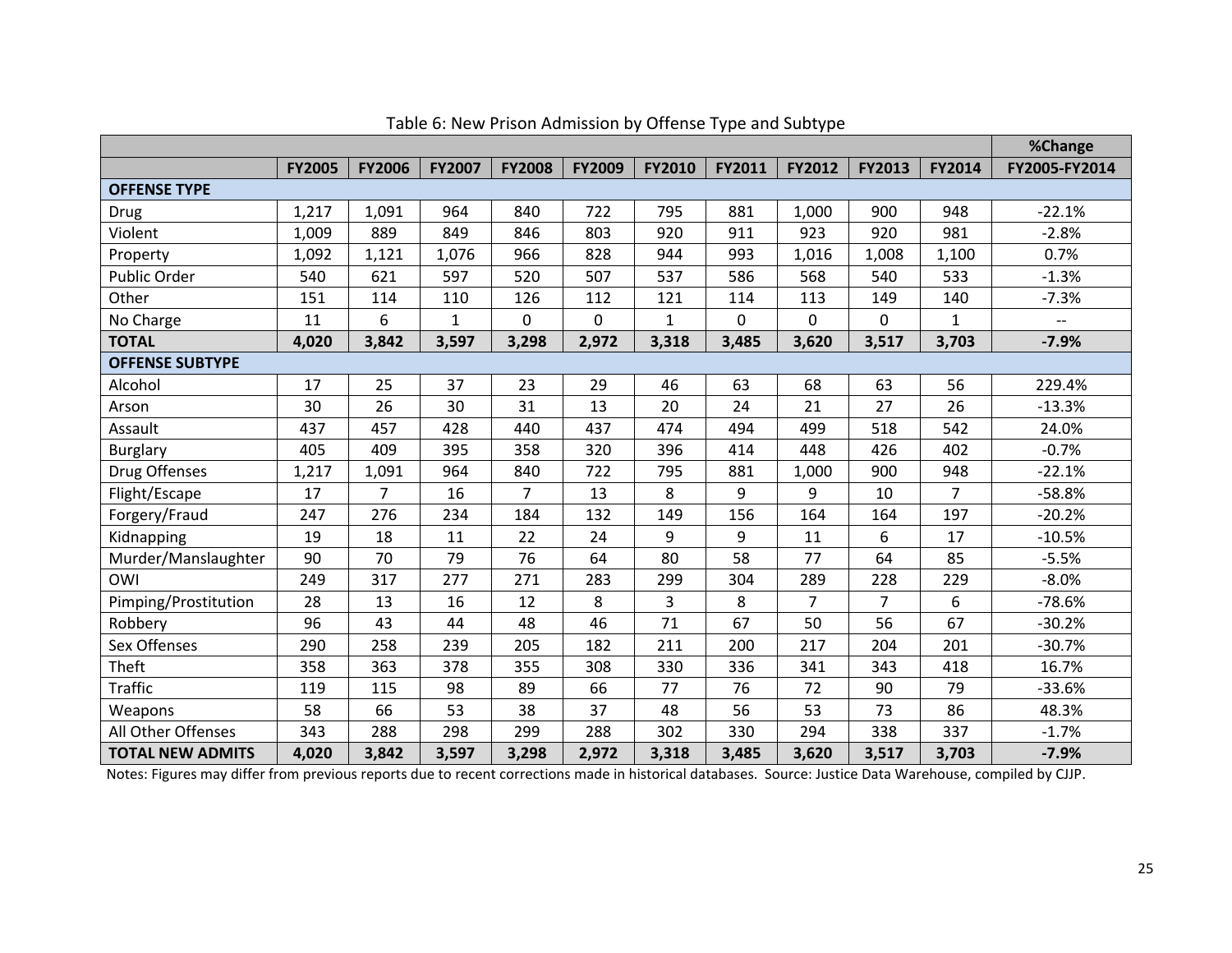| <b>Offense Type</b>     | <b>FY2005</b> | <b>FY2006</b> | <b>FY2007</b> | <b>FY2008</b> | <b>FY2009</b> | <b>FY2010</b> | <b>FY2011</b> | <b>FY2012</b> | <b>FY2013</b> | <b>FY2014</b> | FY2005-FY2014 |
|-------------------------|---------------|---------------|---------------|---------------|---------------|---------------|---------------|---------------|---------------|---------------|---------------|
| <b>OFFENSE CLASS</b>    |               |               |               |               |               |               |               |               |               |               |               |
| A Felony                | 30            | 19            | 16            | 19            | 17            | 17            | 14            | 22            | 13            | 22            | $-26.7%$      |
| <b>B</b> Felony         | 308           | 181           | 203           | 183           | 165           | 196           | 189           | 171           | 168           | 179           | $-41.9%$      |
| C Felony                | 1185          | 999           | 947           | 852           | 701           | 812           | 825           | 894           | 829           | 913           | $-22.9%$      |
| D Felony                | 1596          | 1708          | 1530          | 1417          | 1299          | 1448          | 1447          | 1501          | 1507          | 1551          | $-2.8%$       |
| Other Felony            | 178           | 156           | 143           | 141           | 132           | 161           | 160           | 183           | 199           | 182           | 2.2%          |
| Aggravated Misd.        | 691           | 748           | 726           | 663           | 638           | 655           | 823           | 823           | 775           | 825           | 19.4%         |
| Serious Misd.           | 24            | 30            | 28            | 22            | 20            | 29            | 27            | 26            | 25            | 28            | 16.7%         |
| Other Misd.             | 1             |               | 4             | 1             | $\Omega$      | 0             | 0             | 0             | 1             |               | 0.0%          |
| <b>Blank</b>            |               | $\Omega$      | $\Omega$      | 0             | 0             | 0             | 0             | 0             | 0             |               | $-71.4%$      |
| <b>TOTAL NEW ADMITS</b> | 4,020         | 3,842         | 3,597         | 3,298         | 2,972         | 3,318         | 3,485         | 3,620         | 3,517         | 3.703         | $-7.9%$       |

Table 7: New Admissions by Offense Class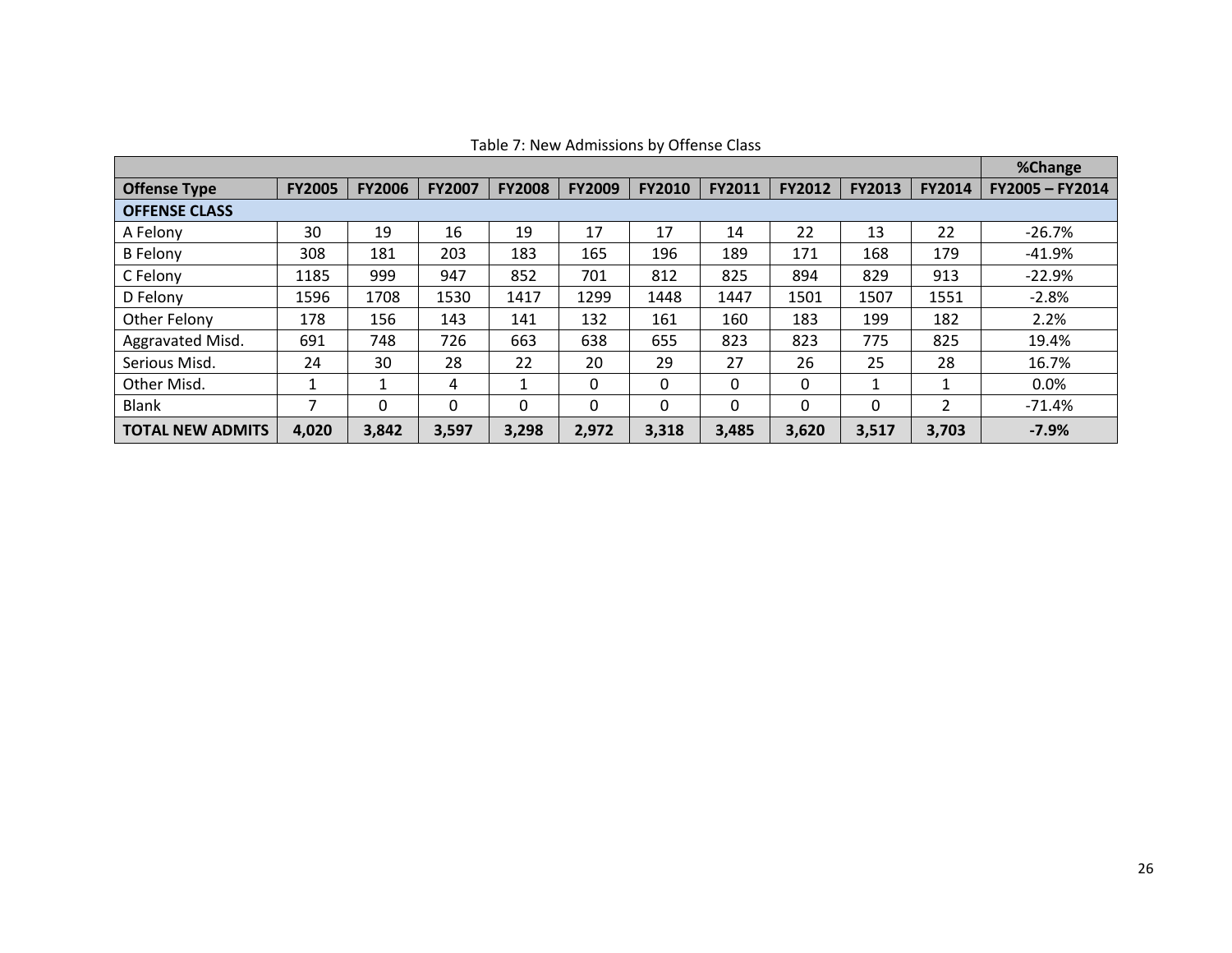|                 |       | <b>New Admissions:</b> |       | <b>Readmissions:</b> |
|-----------------|-------|------------------------|-------|----------------------|
|                 | #     | % Change               | #     | % Change             |
| <b>ACTUAL</b>   |       |                        |       |                      |
| FY2005          | 4,020 |                        | 1,144 |                      |
| FY2006          | 3,842 | $-4.6%$                | 1,383 | 17.3%                |
| FY2007          | 3,597 | $-6.8%$                | 1,325 | $-4.4%$              |
| FY2008          | 3,298 | $-9.1%$                | 1,294 | $-2.4%$              |
| FY2009          | 2,972 | $-11.0%$               | 1,152 | $-12.3%$             |
| FY2010          | 3,318 | 10.4%                  | 1,188 | 3.0%                 |
| FY2011          | 3,485 | 4.8%                   | 1,277 | 7.0%                 |
| FY2012          | 3,620 | 3.7%                   | 1,294 | 1.3%                 |
| FY2013          | 3,517 | $-2.9%$                | 1,465 | 11.7%                |
| FY2014          | 3,703 | 5.0%                   | 1,595 | 8.2%                 |
| <b>FORECAST</b> |       |                        |       |                      |
| FY2015          | 3,546 | $-4.4%$                | 1,424 | $-12.0%$             |
| FY2016          | 3,525 | $-0.6%$                | 1,441 | 1.2%                 |
| FY2017          | 3,615 | 2.5%                   | 1,508 | 4.4%                 |
| FY2018          | 3,698 | 2.2%                   | 1,547 | 2.5%                 |
| FY2019          | 3,821 | 3.2%                   | 1,594 | 2.9%                 |
| FY2020          | 3,811 | $-0.3%$                | 1,641 | 2.9%                 |
| FY2021          | 3,847 | 0.9%                   | 1,664 | 1.4%                 |
| FY2022          | 3,876 | 0.7%                   | 1,702 | 2.3%                 |
| FY2023          | 3,898 | 0.6%                   | 1,738 | 2.1%                 |
| FY2024          | 3,916 | 0.5%                   | 1,768 | 1.7%                 |

Table 8: Prison Admissions: Actual and Projected

Note: For an explanation of forecast categories, please refer to the previous section, *Forecasting the Prison Population*.

Source: JDW; prepared by CJJP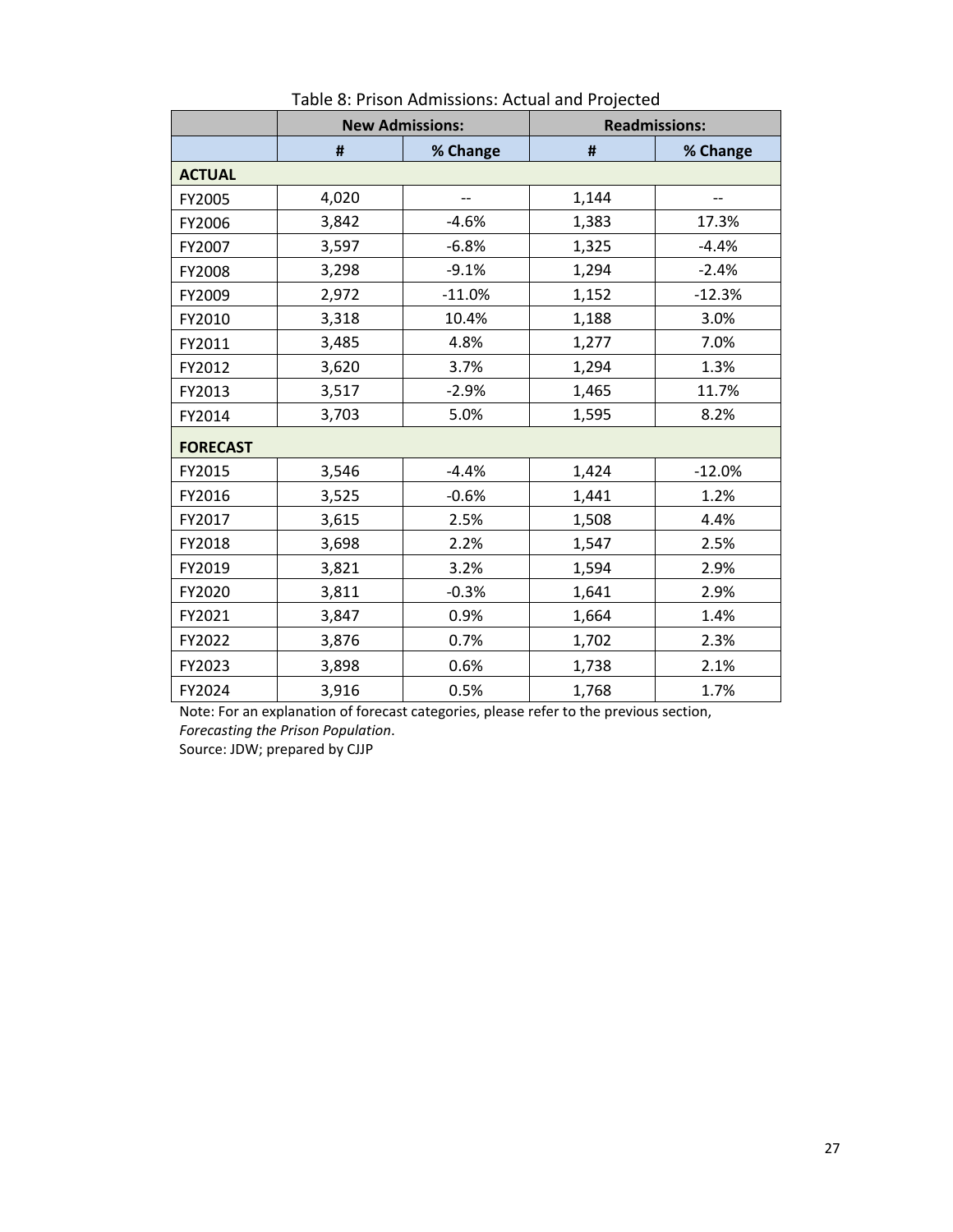#### **APPENDIX III: Prison Release Populations**

|                               | <b>FY2005</b>            | <b>FY2006</b> | <b>FY2007</b> | <b>FY2008</b>            | <b>FY2009</b> | <b>FY2010</b>            | FY2011 | <b>FY2012</b> | FY2013 | <b>FY2014</b>            | FY2005-FY2014            |
|-------------------------------|--------------------------|---------------|---------------|--------------------------|---------------|--------------------------|--------|---------------|--------|--------------------------|--------------------------|
| To Parole                     | 2,305                    | 2,307         | 1,758         | 1,645                    | 1,405         | 1,379                    | 1,452  | 2,039         | 2,501  | 2,312                    | 0.3%                     |
| To Work Release               | 1,334                    | 1,304         | 1,271         | 1,283                    | 1,095         | 1,261                    | 1,222  | 1,248         | 959    | 1,192                    | $-10.6%$                 |
| To OWI Facility               | 199                      | 209           | 198           | 207                      | 194           | 190                      | 192    | 157           | 157    | 131                      | $-34.2%$                 |
| <b>Expiration of Sentence</b> | 1,035                    | 1,081         | 1,202         | 1,359                    | 1,446         | 1,323                    | 1,445  | 1,582         | 1,201  | 1,047                    | 1.2%                     |
| Other Violator                | 481                      | 495           | 477           | 382                      | 278           | 274                      | 40     |               |        |                          |                          |
| Escapes                       | $\overline{\phantom{a}}$ |               |               | $\overline{\phantom{0}}$ |               | $\overline{\phantom{0}}$ | -      |               |        | $\overline{\phantom{0}}$ | $\overline{\phantom{a}}$ |
| Other Releases*               | 1020                     | 831           | 850           | 643                      | 1,872         | 266                      | 464    | 616           | 739    | 620                      | $-39.2%$                 |
| <b>TOTAL RELEASES</b>         | 6,374                    | 6,232         | 5,757         | 5,519                    | 6,291         | 4,693                    | 4,815  | 5,643         | 5,558  | 5,302                    | $-16.8%$                 |
| Ratio paroles: expirations    | 2.2                      | 2.1           | 1.5           | 1.2                      | 1.0           | 1.0                      | 1.0    | 1.3           | 2.1    | 2.2                      | $- -$                    |

#### Table 9: Prison Releases by Release Reason: FY 2005‐FY 2014

*\*Other releases include those offenders released via shock probation.*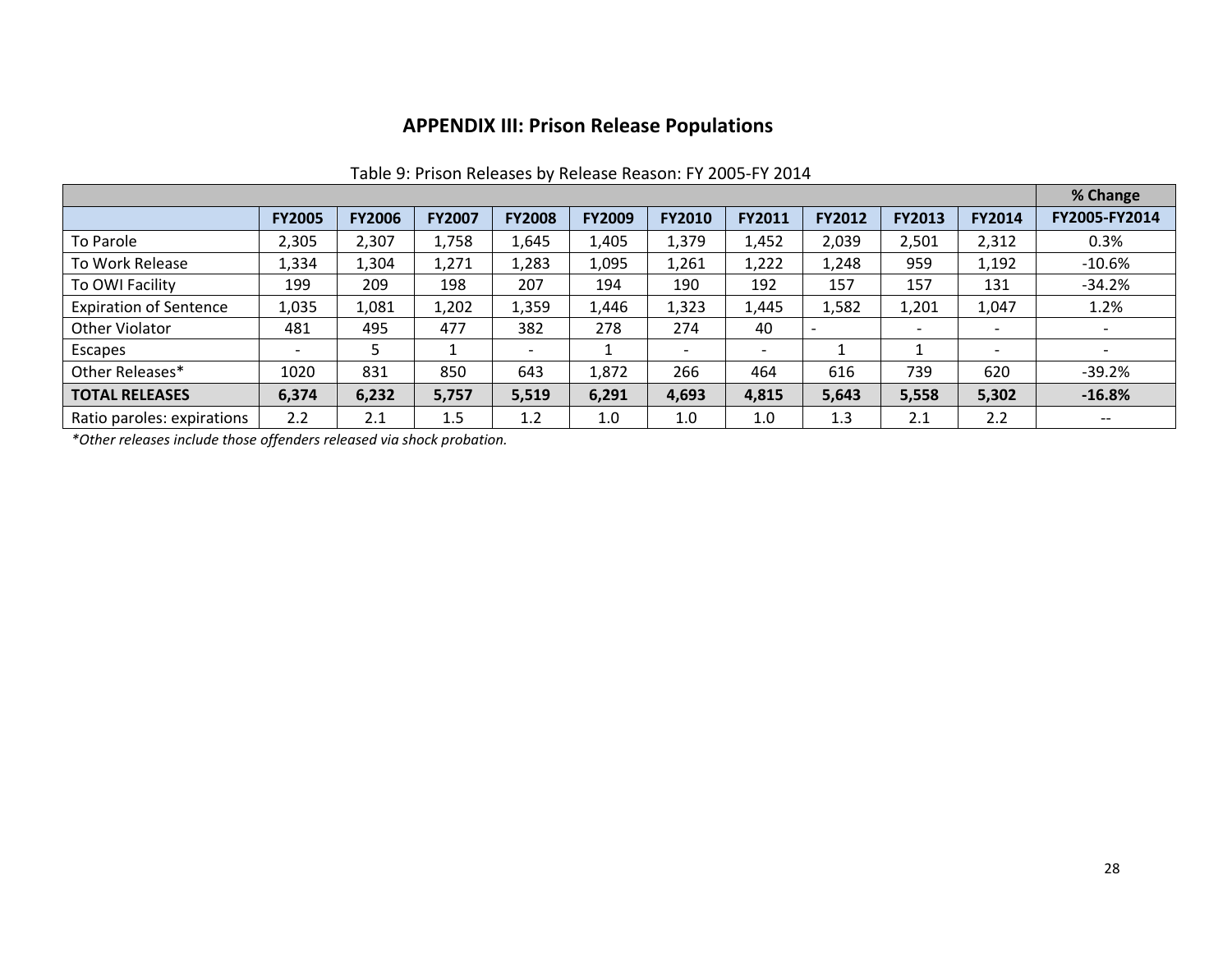## **APPENDIX IV: LOS for Release Cohorts**

| Table 10. Immate Mean Length Of Stay for Offenders Exiting Phson (In Months), by Fiscar Fear |               |               |               |               |               |               |           |               |               |               | % Change                 |
|----------------------------------------------------------------------------------------------|---------------|---------------|---------------|---------------|---------------|---------------|-----------|---------------|---------------|---------------|--------------------------|
|                                                                                              | <b>FY2005</b> | <b>FY2006</b> | <b>FY2007</b> | <b>FY2008</b> | <b>FY2009</b> | <b>FY2010</b> | FY2011    | <b>FY2012</b> | <b>FY2013</b> | <b>FY2014</b> | FY2005-FY2014            |
| <b>NEW ADMISSIONS</b>                                                                        |               |               |               |               |               |               |           |               |               |               |                          |
| *No Parole - Murder-2nd                                                                      | 510.0         | 510.0         | 510.0         | 510.0         | 510.0         | 510.0         | 510.0     | 510.0         | 510.0         | 510.0         | $-$                      |
| *No Parole - Other Class B                                                                   | 210.0         | 210.0         | 210.0         | 210.0         | 210.0         | 210.0         | 210.0     | 210.0         | 210.0         | 210.0         | $-$                      |
| *No Parole - Class C                                                                         | 84.0          | 84.0          | 84.0          | 84.0          | 84.0          | 84.0          | 84.0      | 84.0          | 84.0          | 84.0          | $\overline{\phantom{a}}$ |
| *No Parole - Habitual Class C                                                                | 126.0         | 126.0         | 126.0         | 126.0         | 126.0         | 126.0         | 126.0     | 126.0         | 126.0         | 126.0         | $- -$                    |
| <b>B Felony Persons</b>                                                                      | 101.7         | 98.1          | 108.1         | 108.9         | 86.1          | 109.4         | 123.5     | 131.8         | 108.0         | 101.6         | $-0.1%$                  |
| <b>B Felony Non-Persons</b>                                                                  | 36.4          | 31.0          | 34.2          | 40.3          | 36.5          | 42.8          | 38.6      | 39.0          | 40.5          | 34.7          | $-4.7%$                  |
| <b>B Felony Sex</b>                                                                          | 131.5         | 125.6         | 116.3         | 124.5         | 158.2         | 138.1         | 152.3     | 174.6         | 157.3         | 172.8         | 31.4%                    |
| C Felony Persons                                                                             | 40.0          | 36.0          | 44.9          | 46.2          | 44.5          | 47.6          | 43.7      | 47.1          | 38.0          | 45.0          | 12.5%                    |
| C Felony Non-Persons                                                                         | 20.5          | 20.0          | 19.8          | 21.3          | 21.8          | 24.7          | 23.3      | 23.4          | 21.8          | 18.7          | $-8.8%$                  |
| C Felony Sex                                                                                 | 53.0          | 53.0          | 56.8          | 53.9          | 57.5          | 59.7          | 64.0      | 66.7          | 63.5          | 66.5          | 25.5%                    |
| D Felony Persons                                                                             | 19.0          | 19.0          | 20.1          | 19.3          | 21.0          | 22.0          | 20.6      | 21.2          | 16.9          | 17.0          | $-10.5%$                 |
| D Felony Non-Persons                                                                         | 12.5          | 12.0          | 12.4          | 13.3          | 14.1          | 14.6          | 14.5      | 13.5          | 12.2          | 11.2          | $-10.4%$                 |
| D Felony Sex                                                                                 | 32.0          | 26.0          | 31.1          | 31.5          | 35.2          | 31.5          | 36.8      | 31.7          | 33.0          | 32.0          | 0.0%                     |
| Other Felony                                                                                 | 37.6          | 30.2          | 38.5          | 46.9          | 44.9          | 39.6          | 39.7      | 43.8          | 38.2          | 40.6          | 8.0%                     |
| <b>Other Felony Non-Persons</b>                                                              | 31.5          | 30.6          | 35.1          | 38.8          | 41.8          | 39.1          | 36.4      | 41.2          | 35.2          | 36.3          | 15.2%                    |
| <b>Other Felony Persons</b>                                                                  | 499.0         | 32.0          | 134.7         | 444.8         | 430.9         | 80.7          | <b>NA</b> | 247.1         | 314.7         | 489.8         | $-1.8%$                  |
| Other Felony Sex                                                                             | 11.7          | 23.1          | 23.1          | 17.7          | 39.8          | <b>NA</b>     | 409.8     | 109.3         | <b>NA</b>     | <b>NA</b>     |                          |
| Agg Misd Persons                                                                             | 9.0           | 9.0           | 9.3           | 9.9           | 10.5          | 9.5           | 9.0       | 8.7           | 8.6           | 8.3           | $-7.8%$                  |
| Agg Misd Non-Persons                                                                         | 6.5           | 7.0           | 7.5           | 7.6           | 8.0           | 7.9           | 6.9       | 7.0           | 7.1           | 6.6           | 1.5%                     |
| Agg Misd Sex                                                                                 | 12.0          | 9.0           | 9.4           | 14.2          | 12.5          | 11.5          | 13.5      | 12.9          | 11.9          | 12.9          | 7.5%                     |
| Serious Misd                                                                                 | 6.3           | 5.0           | 6.6           | 6.4           | 12.4          | 6.4           | 6.9       | 7.3           | 6.2           | 6.9           | 9.5%                     |
| Drunk Driving Initial Stay                                                                   | 5.2           | 5.0           | 6.0           | 5.7           | 6.6           | 5.6           | 8.0       | 7.5           | 6.1           | 3.9           | $-25.0%$                 |
| <b>New Admission LOS Averages</b>                                                            | 20.9          | 18.8          | 19.8          | 21.2          | 22.4          | 23.5          | 21.5      | 23.2          | 21.5          | 19.5          | $-6.7%$                  |

#### Table 10: Inmate Mean Length Of Stay for Offenders Exiting Prison (In Months), by Fiscal Year

Other felony groups tend to include sentencing enhancements.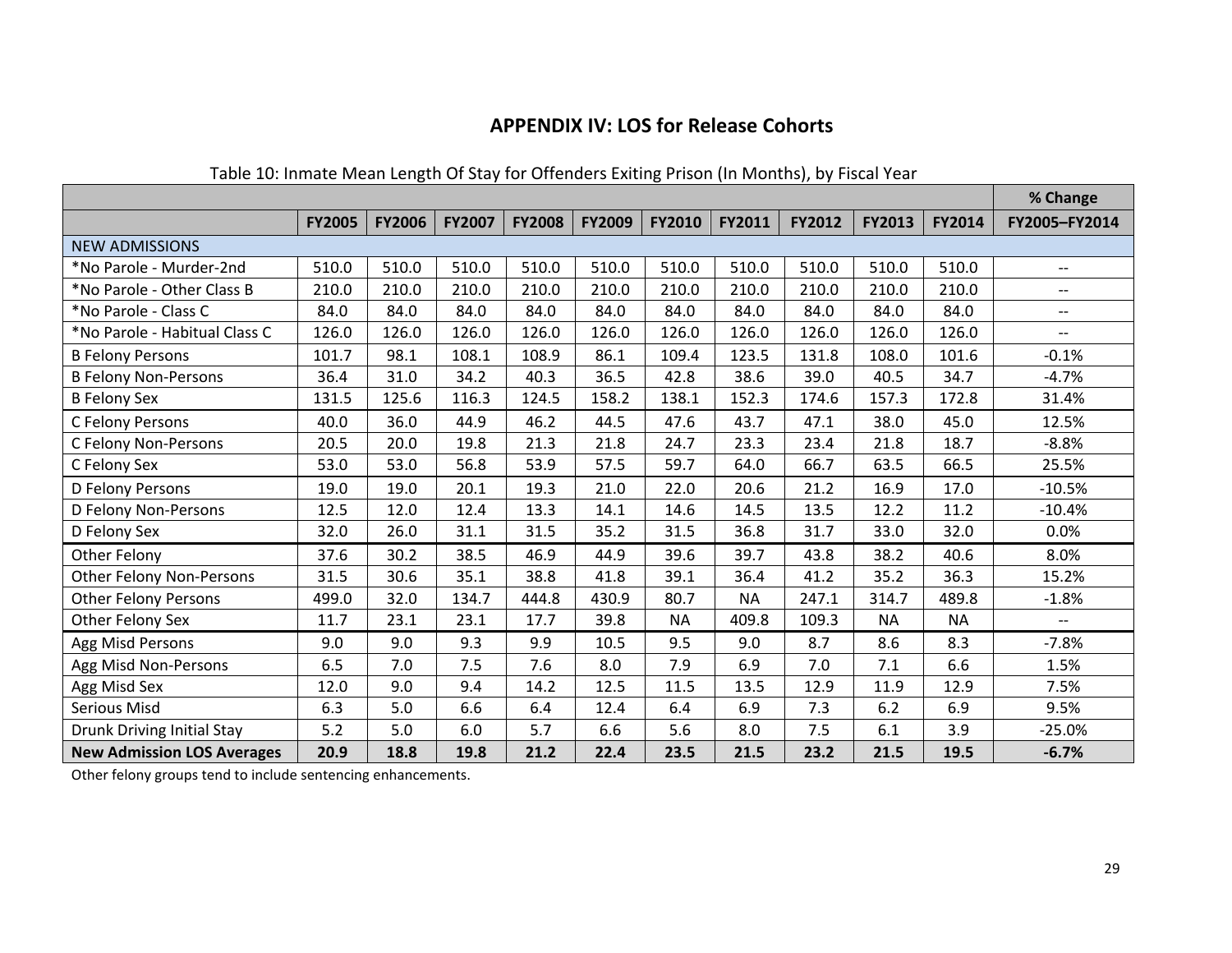|                                 |               |               |               |               |               |               |        |               |               |               | % Change      |
|---------------------------------|---------------|---------------|---------------|---------------|---------------|---------------|--------|---------------|---------------|---------------|---------------|
|                                 | <b>FY2005</b> | <b>FY2006</b> | <b>FY2007</b> | <b>FY2008</b> | <b>FY2009</b> | <b>FY2010</b> | FY2011 | <b>FY2012</b> | <b>FY2013</b> | <b>FY2014</b> | FY2005-FY2014 |
| <b>READMISSIONS</b>             |               |               |               |               |               |               |        |               |               |               |               |
| <b>B</b> Felony                 | 22.9          | 18.0          | 22.1          | 21.3          | 31.1          | 30.3          | 27.8   | 31.2          | 26.2          | 22.7          | $-0.9%$       |
| C Felony                        | 13.0          | 12.0          | 11.8          | 12.9          | 16.0          | 15.4          | 17.6   | 16.2          | 13.7          | 12.5          | $-3.8%$       |
| D Felony                        | 9.1           | 9.0           | 8.5           | 9.9           | 9.9           | 10.6          | 11.6   | 10.3          | 8.8           | 8.5           | $-6.6%$       |
| Other Felony                    | 18.3          | 13.0          | 15.8          | 25.8          | 23.5          | 26.3          | 25.4   | 26.0          | 20.2          | 7.4           | $-59.6%$      |
| <b>Drunk Driving Returns</b>    | 10.0          | 9.0           | 9.1           | 10.7          | 9.9           | 10.0          | 12.4   | 10.3          | 8.3           | 7.3           | $-27.0%$      |
| All Misdemeanors                | 6.0           | 5.0           | 5.3           | 6.5           | 5.8           | 6.4           | 5.0    | 9.0           | 5.9           | 5.8           | $-3.3%$       |
| <b>Readmission LOS Averages</b> | 9.2           | 9.0           | 9.6           | 11.3          | 11.7          | 13.6          | 13.6   | 13.9          | 11.7          | 9.9           | 7.6%          |

Table 11. Inmate Mean Length Of Stay for Offenders Exiting Prison (In Months), by Fiscal Year Cont…

*Source: Justice Data Warehouse. Prepared by CJJP.*

Notes: "No parole" groups marked with an asterisk (\*) reflect sentences under §902.12 or §901A, effective for persons committing certain violent crimes after July 1, 1996. Time served from 2005‐2014 denotes *expected* length of stay unless there have been actual releases in those categories.

For further explanation of forecasting categories and time served calculations, please refer to the section, F*orecasting the Prison Population*.